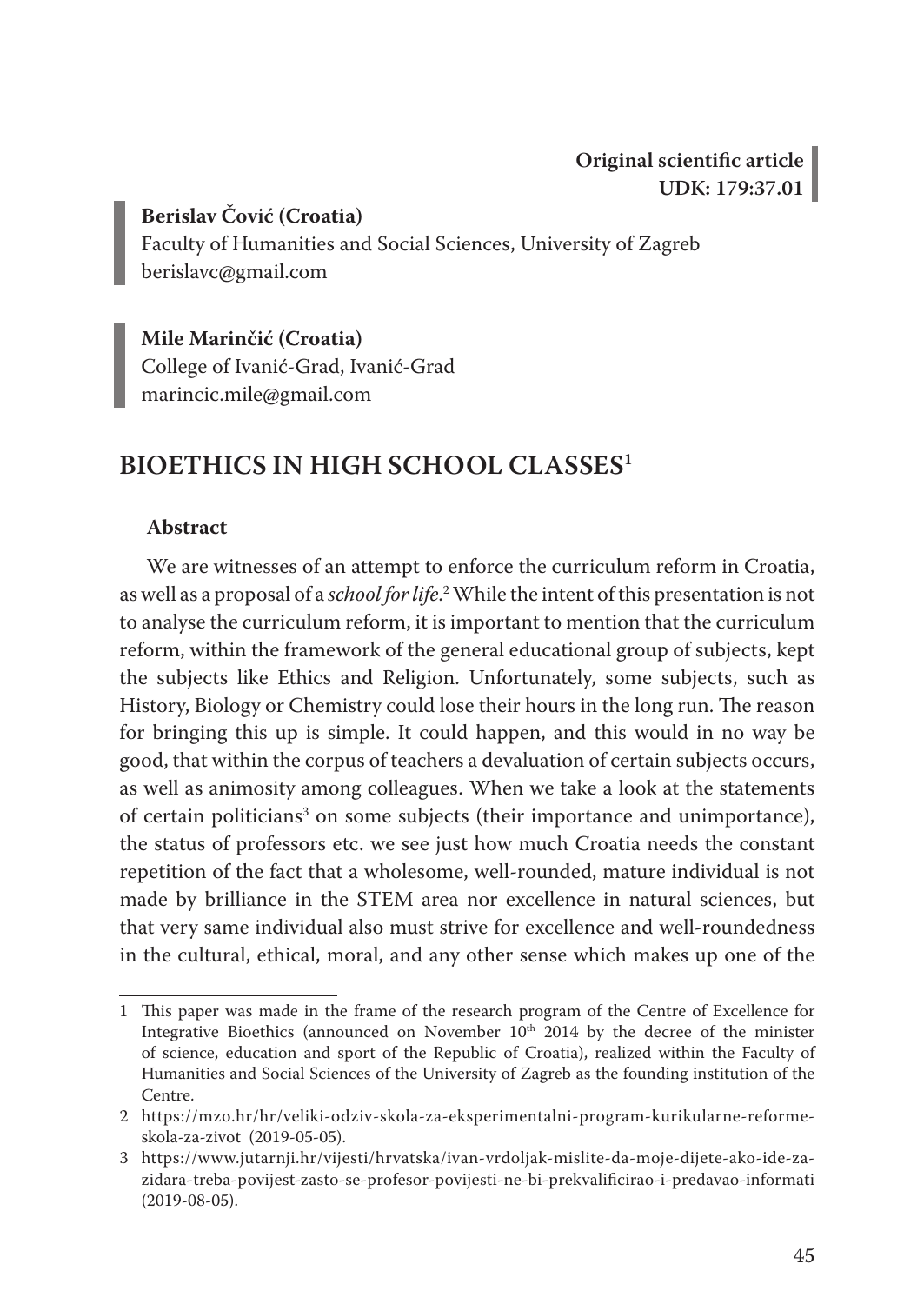wheels in the wholesomeness of a person. Any curriculum process, *school for life* or something of the sort, which would exclude some of the segments in the process of education in terms of the wholesomeness of a human being could only damage society on all levels in the long run.

**Key words:** bioethics, society, Croatia, curriculum reform, education, responsibility, school subjects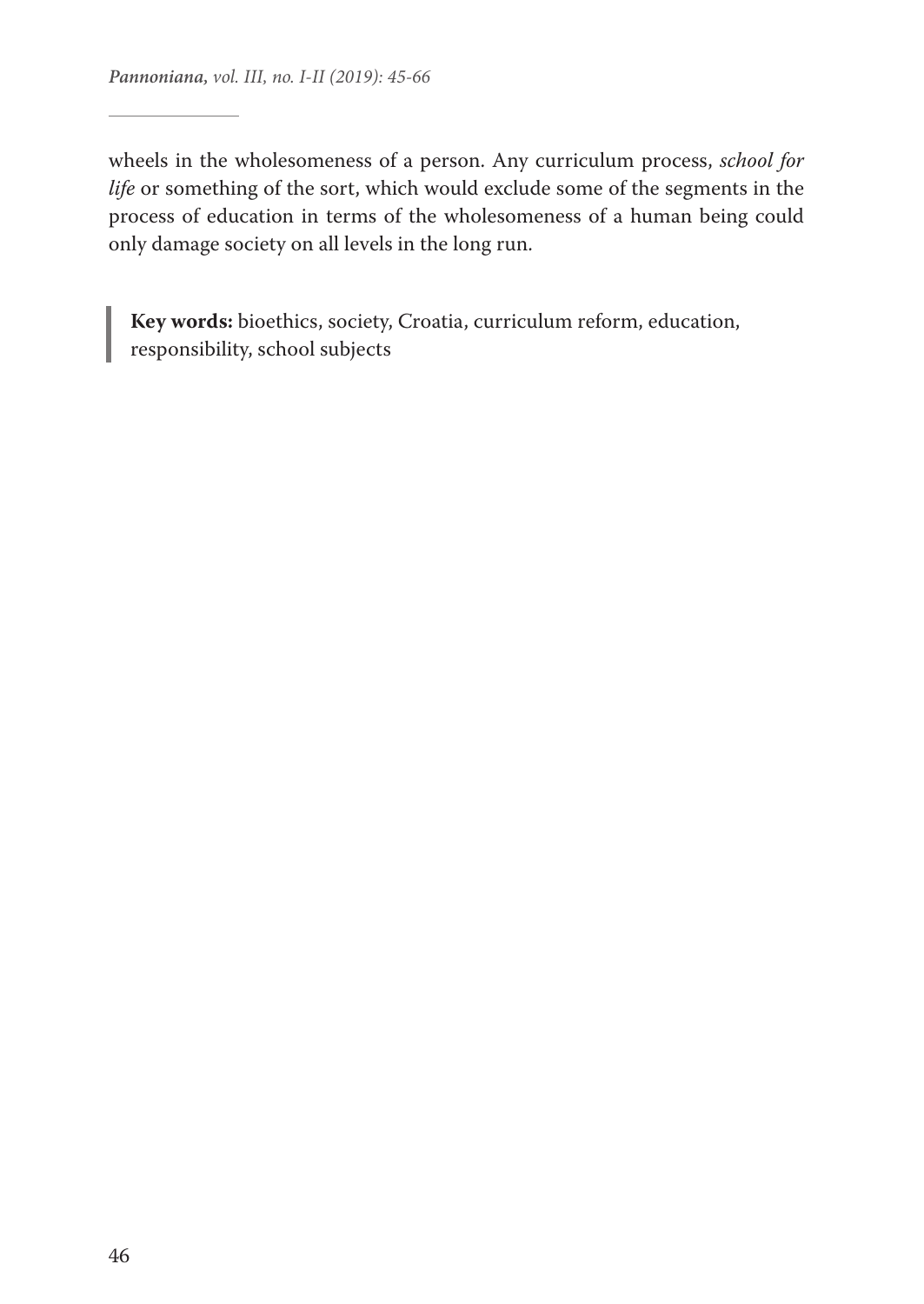#### **Introduction**

The discussion about moral, ethical, and bioethical problems in the teaching process within the framework of high schools is, unfortunately, seemingly "losing the battle" as of late with regard to the subjects of the so-called STEM area, or rather in relation to subjects prescribed as mandatory at the state graduation exam. The label of irrelevance, redundancy, burden for students etc. is more and more given to the humanities subjects. The guilt for that kind of an attitude towards the humanities field is shared by everyone equally, starting from parents who are highlighting the importance of good grades in mathematics, physics, languages etc. and respond mildly or with a dose of ridicule to an excellent grade in art class, music class, ethics, religion etc., moving onto the subject teachers who allow themselves to superficially estimate certain subjects they deem to be "unimportant", right up until the sectors in the social community where an accent is being laid on strengthening the subjects the pupils will need in everyday work. When the previously mentioned is overviewed, we should not be puzzled by the fact that morals, ethics, and bioethics are more and more being observed as "fashionable", something to have in our documents (codes) because it is popular.4 Quite often are morals, ethics or bioethics the corrector or an instrument for disguising negativities or harm (not to use some harsher words) that man is doing through his dishonest action in regard to politics, economy, environment protection etc. We are witnesses of the fact that man is taking power over nature with a sudden and rush development of technical means and is more and more governing its processes. Hans Jonas will, rightfully, say that in the post-industrial age "*techne* has turned into an endless drive towards the advancement of the species" (Jonas, 1990: 24). For that reason, we consider it to always be necessary to again and again highlight the importance of preserving the humanities group of subjects in classes. In line with the aforementioned, we consider the development and preservation of all those humanities subjects with the aim of caring about the preservation of life and health on all levels to be extremely important. For that reason, continuing this presentation, we will especially look at the subject of bioethics, which is more and more current in Croatia and entire Europe,<sup>5</sup> as well as Ethics, Religion Class and civil education

<sup>4</sup> For a clearer definition of the terms morals, ethics, bioethics, we turn your attention to the study of Ante Čović with the title: "Pojmovna razgraničenja: moral, etika, medicinska etika, bioetika, integrativna bioetika" (eng. Conceptual demarcations: morals, ethics, medicinal ethics, integrative bioethics) (Turković, Roksandić Vidlička and Maršavelski, 2016: 3-9).

<sup>5</sup> For as clear as possible overview of the entire developmental path of bioethics in Croatia we point to worthy contributions of prof. Ante Čović, whose works are taken as the basis of this paper, not neglecting the valuable studies of other authors who contributed to the development of bioethics in Croatia and the entire South-East Europe.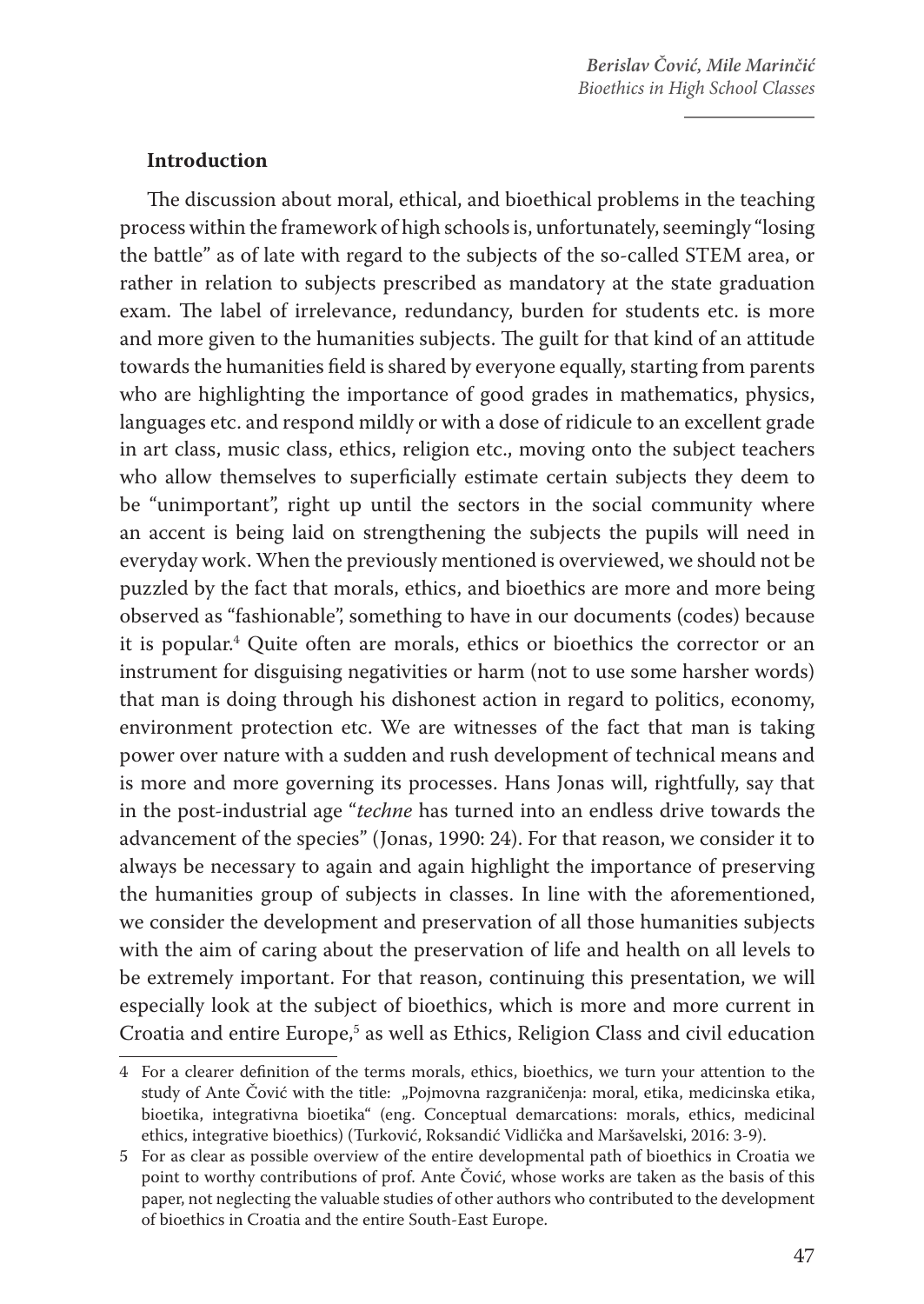which, each in their own way, attempt to promote the protection and quality of life on all levels.

#### **Ethics and bioethics**

On the contribution of the development of philosophy and ethics in Croatia, a comprehensive and important contribution was given by Bruno Ćurko in his study "Education and teaching in the activities of the Croatian Philosophical Society" (hrv. "Odgoj i nastava u aktivnostima Hrvatskog filozofskog društva") (Ćurko, 2008: 665-695).

Ethics, from its point of view, wants to estimate and norm human behaviour. It is, therefore, necessary for ethics to have its own certain *meaning* and that it moves within some securities.6 Along these lines, ethics is the thinking about human behaviour which is the subject to norms and has three basic assumptions: 1) that man possesses the ability to choose between executing and rejecting the norm; 2) that human activity is autonomous i.e. that man is not only free in regard to the serving of norms, but that he freely adopts them and forces them on himself; 3) that ethical norms, unlike legal and technical ones, are unconditionally valid and, as such, have unconditional and constant basis (Accomando, 1995: 151).<sup>7</sup> Here it is necessary to point out, as L. Tomašević writes, that those assumptions, especially the third, are not generally accepted and that today there are ethical theories being developed which create the criteria that are more similar to Kant's rules of common sense (Gracia, 1993: 387-402, according to: Tomašević, 2007: 91). For the best possible general image of bioethics, we wish to highlight that, according to the Christian viewpoint, the human being and its dignity should be placed at the centre of things i.e. the person must always be at the centre of each choice. Such questions need to also be asked during personal research i.e. we must always have in them the image of the wholesome advancement of the human being. The great sins of human actions in previous centuries encourage us towards this and we would like to only highlight some of them here, such as a nuclear catastrophe (from Hiroshima and Nagasaki to Chernobyl), genetic engineering, atomic energy, ecological pollution, unsustainable economic growth, omnipresent terrorism, up to the overexertion of raw materials and the pollution of water, air, plant and animal world.

<sup>6</sup> As stated by Luka Tomašević (2007: 91), for Christians that is the Scripture, while for others it can be conscience or some other values.

<sup>7</sup> Here, Tomašević calls upon the research by C. Cianci titled: "Etica e cristianesimo" (Tomašević, 2007: 91).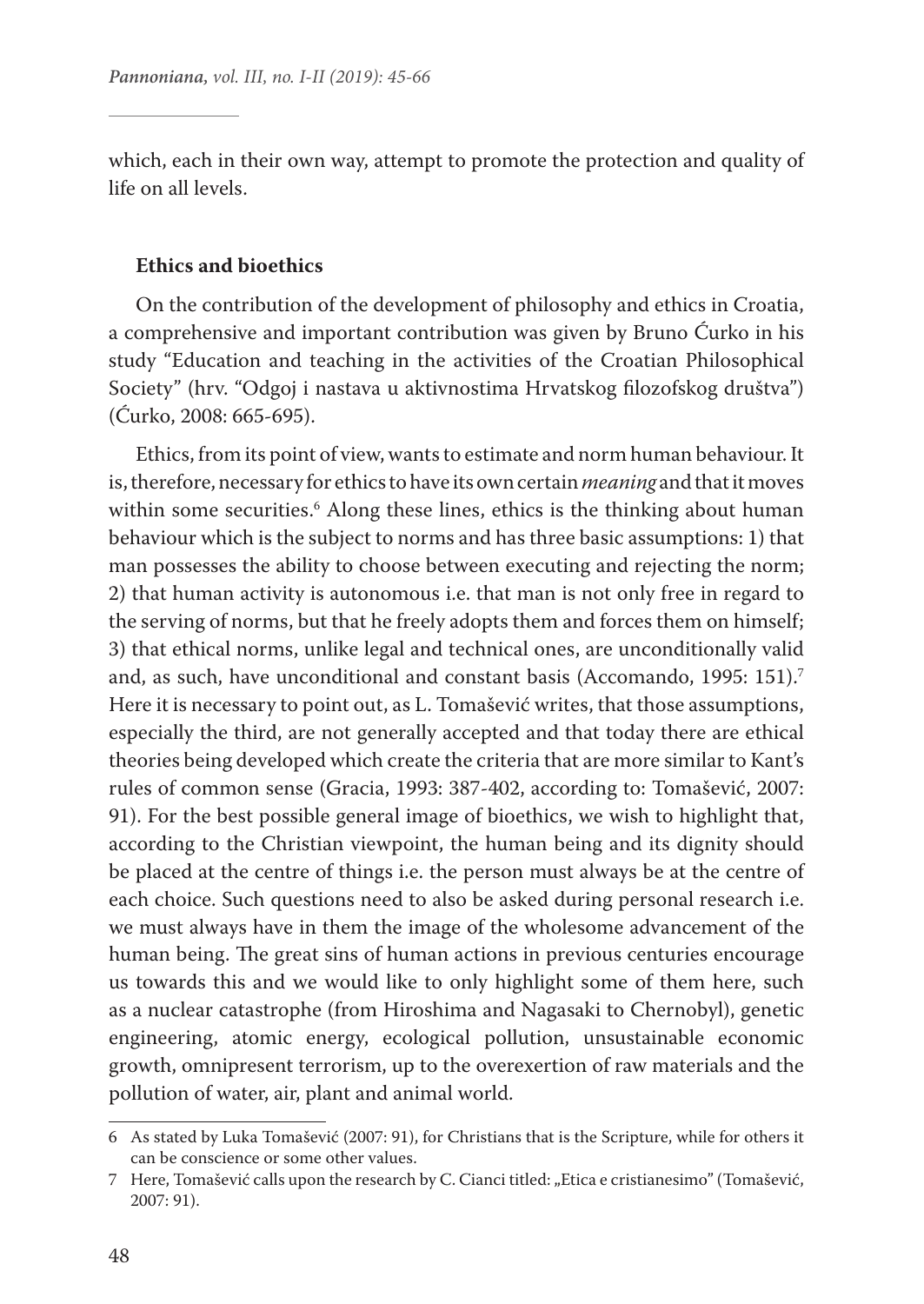Such disastrous actions for human life and survival are also pointed out by A. Čović when he wrote that it was precisely the scientific-technological advancement which enabled man to rise into the divine. Man has now taken over the role of lord over life and death unto himself (Čović, 2004, according to: Rinčić, 2011: 25).

We can rightfully speak, as L. Tomašević notices, about the endangered nature of life on Earth. This is precisely the reason why we consider that bioethics should in no way remain exclusively tied to the area of human health, medicine, and newer biotechnical achievements. It must become *the ethics of life and responsibility* considering the ambient, ecology, ecosystems, the society being urbanized and globalized, as its creator, Potter, had imagined it to be from the start (Jurić, 2008: 12).8

This is the direction in which H. Jurić argues when he states that "The birth of bioethics is interpreted from the synergy of action of two factors: extraordinary technical advancement in the area of biomedicine and a gradual raising of awareness of ecological risks caused by the human hunger for economic progress and domination over nature" (Jurić, 2007: 83).

In such dehumanizing conditions, the importance of the question of responsibility is raised, in all areas of action.9 We can say that this term supersedes man's aspirations to acquire absolute power over nature. A moral relevance is awakened from responsibility i.e. there is a change in the question of attitude towards other creatures sharing all the natural wealth of the world with man. When it comes to science, A. Čović points to the fact that there has come a time of loss of authority of science, a mistrust and scepticism and that in relation to transcendence there is a practical necessity of Super-instance for the survival of man and nature being forced (Čović, 2004: 10).

We can rightfully say, as an encouraging statement, that bioethics has appeared as a new orientation framework, an area in which the signs of the time began to manifest and in which a general new epoch could be founded. This is also confirmed by the document of the Centre of Excellence for Integrative Bioethics: "that based on self-understanding present in bioethical discussion, but also with the help of philosophical-ethical categories, some light can be shed on the creation and the development of bioethics until now, its nature,

<sup>8</sup> More on this in: Potter (2007), Matulić (2001), Čović (2000 and 2004), Čović, Gosić and Tomašević (2009). On the new cognitions in matters of development and rebirth of bioethics, there are worthy contributions by Rinčić and Muzur (2012 and 2015).

<sup>9</sup> More on the term of responsibility in: Ingarden (2012: 57-116) and Bubalo (1984: 51-70).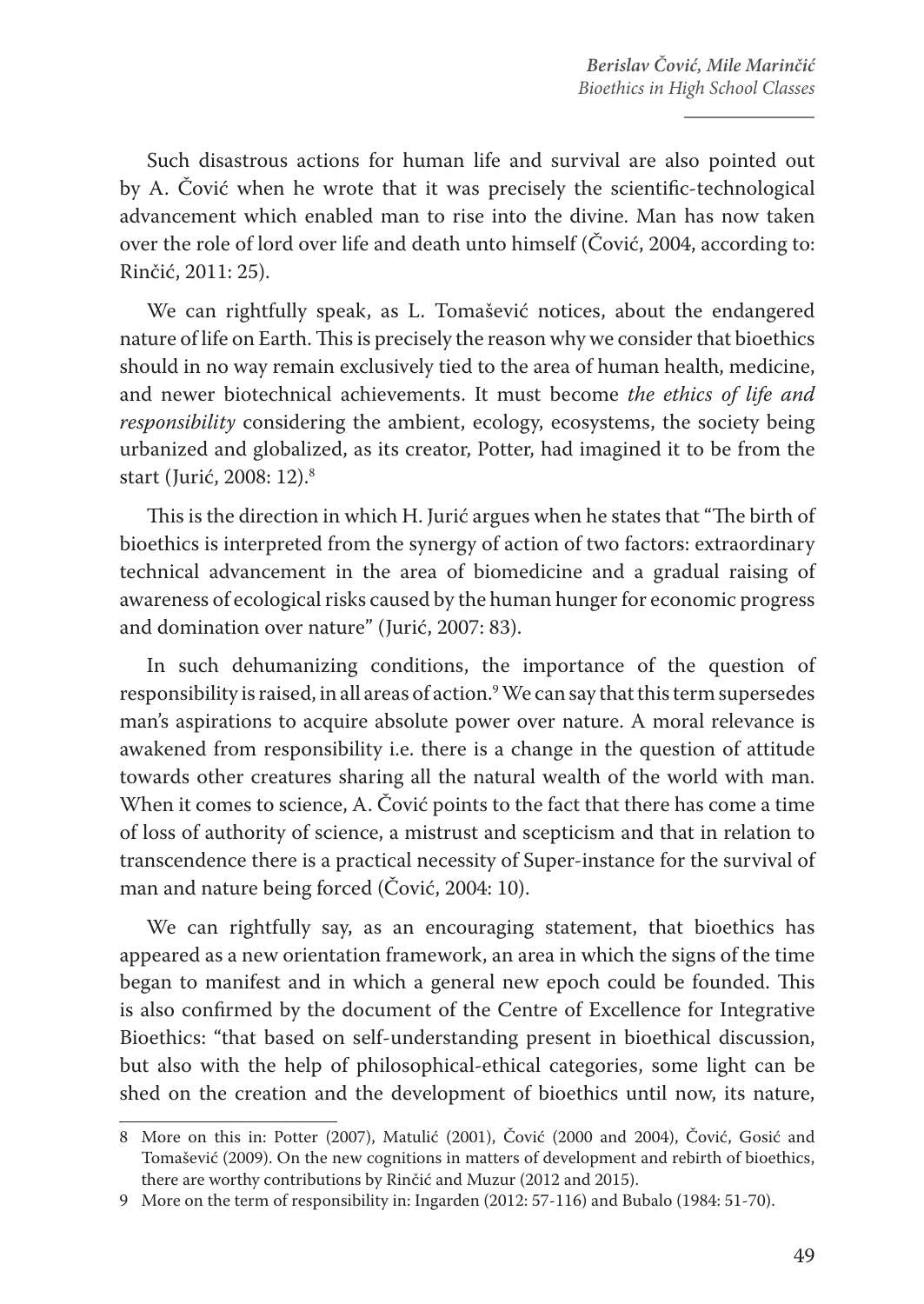and methodological innovations which the bioethical approach enters into the overview and solving of moral and general civilizational questions."10 This new epoch is now being called "the bioethical epoch"11 and it represents an innovative way of moral orientation in situations arising from the application of scientific-technical achievements in the area of medicine. A. Čović highlights that the integrative diversity in the system of first bioethical bodies will be pasted into pluriperspectivism (Pavić, 2014: 577-600; Čović, 2006: 7-12) as a basic methodological determination of bioethics (Čović, 2004).

We are of the opinion that a critical approach to this field is much more important than the determination of the subject of bioethics. Saying that, one must have in mind all the undeniable benefits bioethics enters in the scientific/ expert and public discussions. The importance of encouraging a critical discussion on bioethics itself is being forced through the questioning of different concepts, thematic areas and the very methodology of bioethics i.e. to critically discuss the scientific status of integrative bioethics.

#### **Bioethical education in Croatian schools**

When dealing with the very enforcement and the specific application of bioethical education in schools in Croatia, it is important to highlight that it is extremely important that bioethics, as such, is recognized and placed into the syllabus in ethics class for high schools in a way that bioethical topics are done in the third grade and the very textbook for third grade carries the title of bioethics (Reškovac, 2009).12 A good portrayal of the aforementioned subjects was done by Nataša Vulić in her presentation published in the JAHR publication (Vulić, 2012:  $23-28$ ).<sup>13</sup> Ethics syllabus in third grade<sup>14</sup> is clearly divided into five units: Man in the totality of the living, Bioethics as a response, Ecology and environment protection, Bioethics and biological sciences and Medicinal bioethics. These

<sup>10</sup> According to the document: *Obrazac za prijavu znanstvenih projekata* (version 6.0.02.03.99.) (eng. *Form for the application of scientific projects*), from the documentation of the Centre of Excellence for Integrative Bioethics.

<sup>11</sup> We are here referring to the presentation of Ante Čović titled: "Kraj novoga vijeka i bioetička epoha" (eng. The end of the new age and the bioethical epoch), which the author held on the *9th International Philosophical Symposium Days of Frane Petrić* (main topic: Philosophy of time), organized by the Croatian Philosophical Society, June 25<sup>th</sup> to 28<sup>th</sup> 2000.

<sup>12</sup> On the development of bioethics in Croatia: Zagorac and Jurić (2008: 601-611) and Jeličić (2016).

<sup>13</sup> Available at: https://hrcak.srce.hr/87420 (2018-10-24).

<sup>14</sup> http://dokumenti.ncvvo.hr/Nastavni\_plan/pmg/etika.pdf (2019-08-20).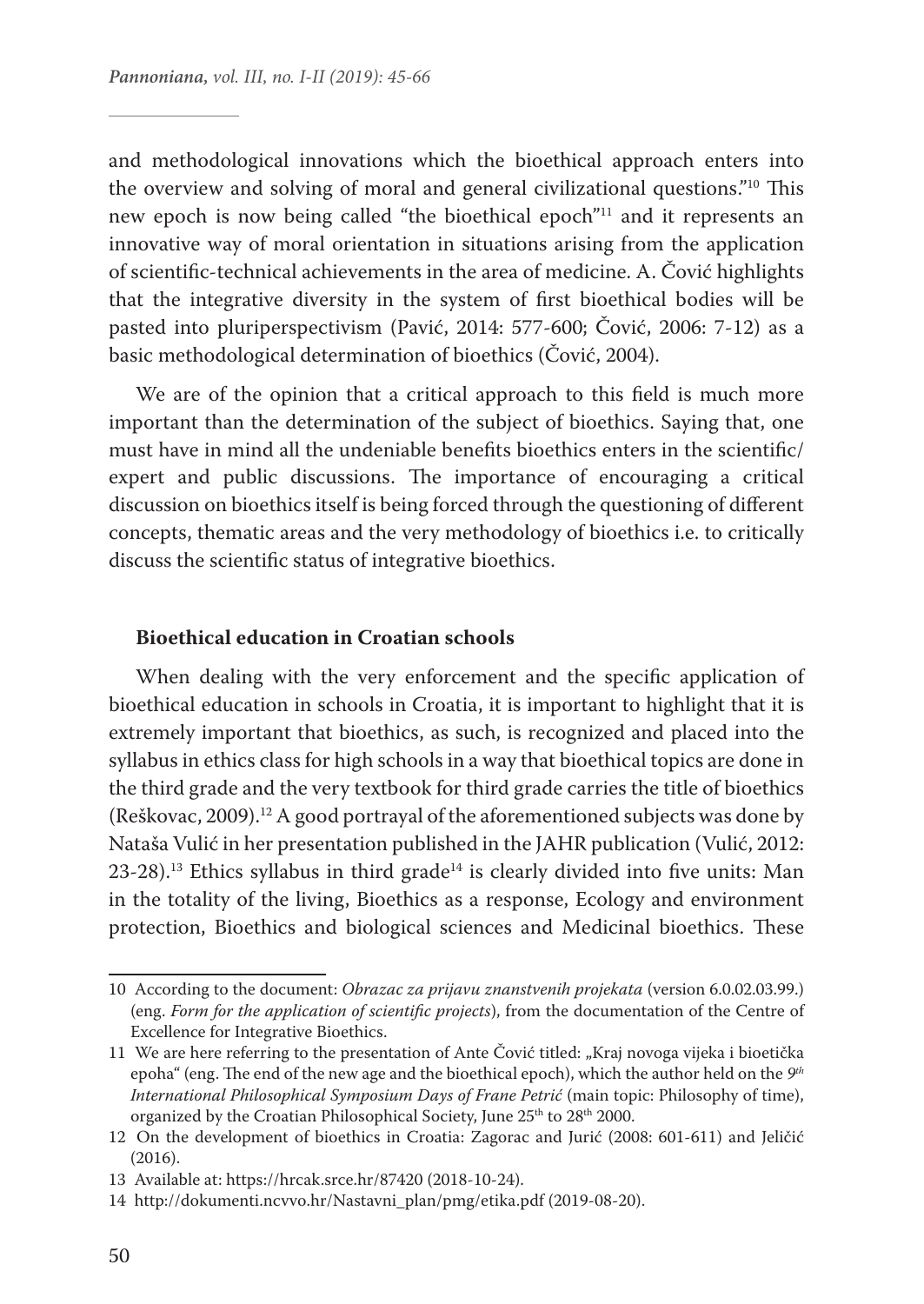units lead pupils through the basics of bioethical considerations. The aim of bioethics class is to familiarize pupils with the potential moral problems of today and to enable pupils to differentiate in moral judgments and prepare them for creative and dialogue participation in ethical articulation and solving of moral dilemmas. Pupils should gain insight into how those problems and dilemmas afflict all people (universality) and how it is not possible to solve them in selected groups of experts, but only in a creative dialogue of all relevant approaches and standpoints (pluriperspectivism).<sup>15</sup> Bioethics has taken on itself a huge task of, firstly, making man aware of his speciality (anthropocentrism) within the world he is living in, and then the task of pointing out the value and importance of everything around us (Jurić, 2005: 303-307; Krznar, 2016).

 "Promoting quality of life, which should become the primary task of bioethics, greatly depends on the will of the ruling casts or parties, ideologies and various social conditionalities today. And life cannot simply be taken into your own hands or abandoned to ideologies and social conditionalities because life, if it truly wishes to be autonomous, necessarily becomes the "common good". It is a fact that life does not go on according to a paradigm of freedom and autonomy, but rather the paradigm of love and solidary care for the other" (Tomašević, 2007: 100).

L. Tomašević will say that bioethics, in that view, becomes *social ethics* in the development of the civil society today, but also the *ethics of responsibility* before the future of man, ecosystems and the quality of life, in a sense of solidary and careful *concern* for the other (Ibid.).

At the same time, bioethics is the one pointing out the traps that human progress carries with it in any way, starting with science, then industry and, in the end, technic and technology. Bioethics points to a need of systematic care and responsibility for life, a relationship toward nature, as well as a responsibility in regard to the future and future generations (Jurić, 2007: 16-16).<sup>16</sup>

L. Tomašević will say that, apart from health and medicine (medicinal ethics), there is a vast area of life, bioethics as well, deserving of our thoughts and considerations. This is an area of social life under various views, from social organization to politics and economy. This is the problematic and never

<sup>15</sup> For the terms *integrative bioethics* and *pluriperspectivism* see more in: Čović, A., "Integrativna bioetika i pluriperspektivizam" (eng. Integrative bioethics and pluriperspectivism) (Borovečki and Lang, 2010: 23-32). On the difference in terms: ethics, morals, bioethics, medicinal ethics, integrative bioethics: Čović and Radonić (2011: 11-24) and Čović (2000: 97-116).

<sup>16</sup> Available at: http://www.matica.hr/vijenac/340/sto-je-bioetika-6356/ (2019-08-02).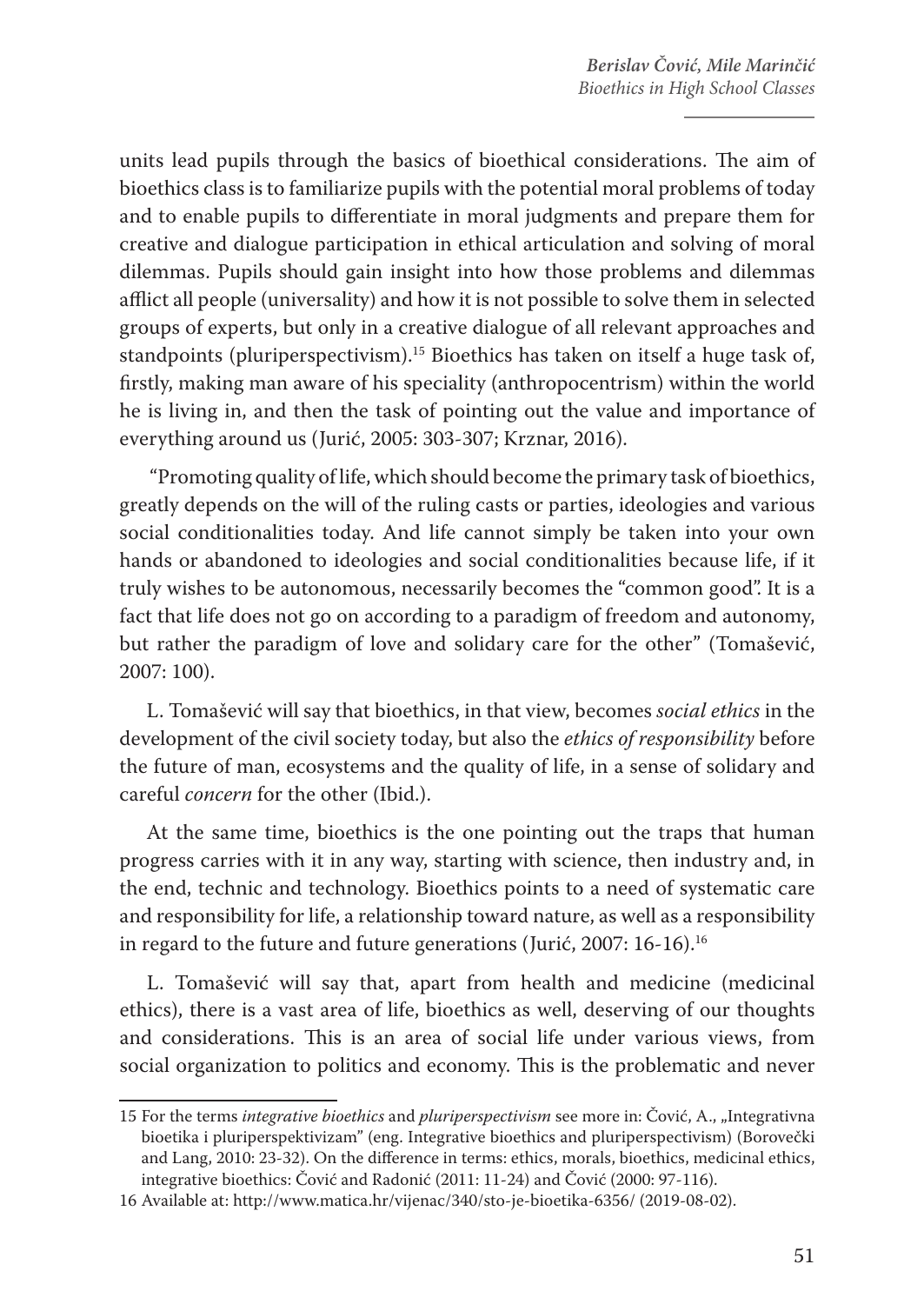moderated area of the so-called *public administration of life* (Russo, 1999: 5-7., according to Tomašević, 2007: 99-100).

Furthermore, and we can freely say this is the most important point, if our life does not transform into responsibility and care for man, the world and life within it, all our talk about bioethics will remain a narrow, catechetic speech and a voice of a crying man in the desert.

Only in that sense can bioethics become Potter's "bridge towards the future". The future depends on our care and promoting the quality of life, which is always a *dialogue, interpersonal i.e. social*. Scientific and juridical laws should be superseded by the creation of a "social unison" about life and its value with the awareness that my own life only has meaning if it is true that the life of everything surrounding me that is living has meaning (Tomašević, 2007: 101-102).<sup>17</sup>

By critically seeing the general picture, an individual can ask: is there not enough school examples and papers on this topic? These are rhetorical questions. Each contribution to this view comes directly by the readers and what they feel is missing from the discussion in both principles and details. If we only take for example the definition of the term bioethics i.e. integrative bioethics, we will see that they are in no way yet adequately defined concepts, and that goes for the differentiation between the terms ethics, ethos and morality as well. Judging by Ronald Dworkin, moral norms prescribe how we should treat others, while the ethical ones are based on how an individual should lead their personal life (Shingleton and Stilz, 2015: 9-).

Bioethics introduces scientific, cultural, religious, traditional and other suppositions into its horizon and does not advocate either of them, only encouraging that, in the variety of different views, the best solutions for the survival of the world and man and the protection of life in general can and should be found.18 In that direction, the ethical-bioethical education is necessary on a

<sup>17</sup> On the possible contribution of integrative bioethics in the area of dialogue among religions, faith and science: Marinčić and Čović, (2012: 107-121).

<sup>18</sup> Along this line, looking at the task and role of bioethics, Hrvoje Jurić will argue that "even today, in bioethical discussions there is a narrow, humanist-biomedical understanding of bioethics present, which mostly assumes reviewing problems concerning human life and health. Even though this tendency is still strong, especially in the Anglo-American world, there is an insight that bioethics is not (anymore) just the same as the new (bio)medical ethics, but that it encompasses a much wider spectrum of questions, from clinical-medical ones to globalecological ones. However, even with those who advocate a wider understanding of bioethics, there is a narrowing of another kind present. Namely, many simply considering bioethics a subdiscipline of philosophical ethics, more precisely a branch of applied ethics." (Jurić, 2007: 16).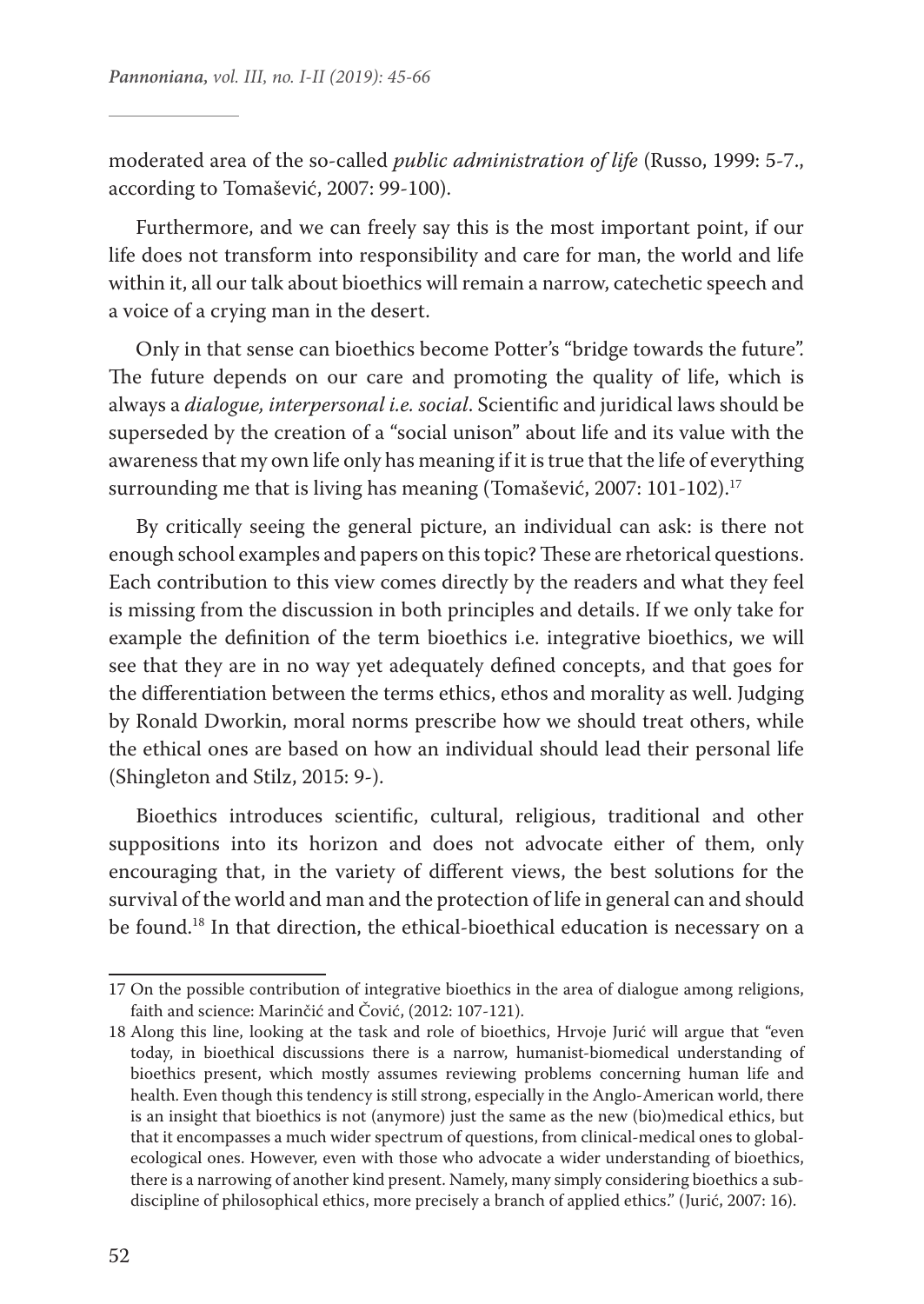wider social field, starting from family life, continuing into kindergarten age and lasting until the entrance to the field of the social-political community. Only by the integrative approach can bioethics find its place and accordingly contribute in the protection, development, and survival of man.

H. Jurić highlights that "the main goal of integrative bioethics is to give orientation to respond to some of the key problems of humanity and the planet and to nurture and articulate a growing bioethical sensibility; therefore, not scientific management and construction of pretty theories but a far-reaching consideration of survival under biocentric principles and action which can encourage specific social-political movements".19

It has, therefore, become apparent that solutions should not only be sought on the technical plan, but that also a warning about the wrong politics of development and a careless application of technology should be expressed. The ecological problem, as L. Tomašević notices, before being a political and a technical, is primarily a deep ethical problem of the contemporary world, which also shedds light on its deep anthropological crisis (Tomašević, 2007: 66).

## **The need or awareness for bioethical education**

If the awareness for bioethical education was to cover the aforementioned field, it would surely be easier to connect philosophical theoretical basics with contemporary interpretations of moral dilemmas through the classes in bioethics at the level of high school education with a contemporary method of teaching. This would be done with the inclusion of a cultural-technological aspect of moral action, which would be apparent in the multidisciplinary and pluriperspective approach. In order for the awareness to be as great as possible, it is necessary, through expert communities within primary school and high school classes, to develop value and importance of bioethical education for all segments of society. A good example of spreading the bioethical paradigm and the questioning of its importance and significance for the educational system is surely the regular

<sup>19</sup> Jurić highlights that Potter was "encouraged by his own experience working in the field of biomedicine and the ethics of the land by Aldo Leopoldo came to an insight into the networking of the micro and macro levels of life, but also to an insight that life, as a complex system of interactions, implies the need to network approaches i.e. a wholesome view of the problems of health and survival of man and other living things, and nature or life as a whole. This, first of all, meant the integration of biological knowledge and the knowledge of human value systems, because ethics, according to Potter, can no longer be separate from biological facts." (Jurić, 2007: 16).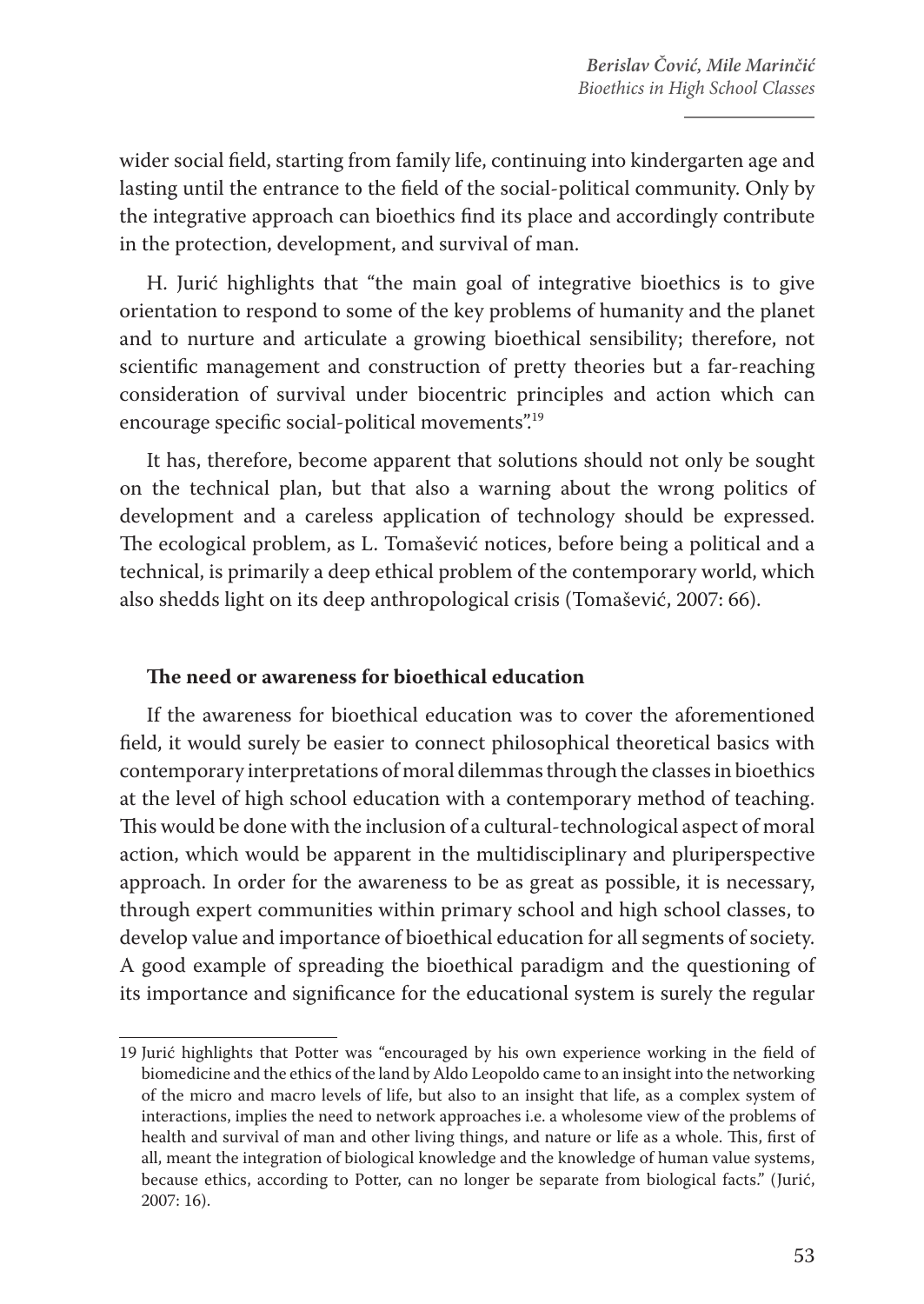organization of bioethical symposiums such as the days of bioethics in Lošinj and Osijek. An example of good practice is Germany, which is already working in this field. For instance, Ulrike Manz edited a collection of papers connected to bioethical education in school (*Bioethik in der Schule*) (Manz, 2009).20

# **Religion class**

When talking about theology, and especially Religion Class, Luka Tomašević highlights that "its contribution cannot remain neglected because it must give its own vision of man and the world. It must exit the narrow space it brought itself in because of a known conflict with the modern science, where it dedicated itself more to the salvation of souls and the kingdom of heaven and have left the world and culture to the influences of science and philosophy." (Tomašević, 2007: 99). Furthermore, Tomašević will say that "the very cognition that technical science is unable to offer real sense to essence and life must force theology to reexamine its anthropology, as well as the very relationship between man and God (traditional themes of theology) and then the relations between people in light of Gospel values (social bioethics), as well as the relationship with nature and life in general (physical bioethics). Finally, the Greek notion of defining everything should be abandoned and the world should be seen with Biblical eyes, and that is a world in which the Biblical man speaks of himself and his relationships." (Tomašević, 2007: 99).

If we focus our critical thinking on the current situation in our school system, we will surely notice that in Croatia there are often various questions on whether or not Religion Class should be in our schools. This is certainly not a topic we wish to discuss here (even though it would be interesting and desirable to lead one such research, because we are sure that the very data obtained with the research would say enough for themselves), but we can also mention that some of the forms of confessional religion class or religion culture<sup>21</sup> exist in almost

<sup>20</sup> Available at:

https://books.google.hr/books?id=Hrivru0A\_wEC&pg=PA113&lpg=PA113&dq=bioethik+im+ religionsunterricht&source=bl&ots=t1XuL89K02&sig=kdYOqhjktx4IkSXSbn81wi9HMiI&hl= hr&sa=X&ved=2ahUKEwj97pSgyqneAhULiSwKHUc6A4YQ6AEwBXoECAAQAQ#v =onepage&q=bioethik%20im%20religionsunterricht&f=false (2019-08-18).

https://www.crol.hr/index.php/zivot/7496-vecina-europskih-zemalja-u-skolama-ima-neki-oblikvjeronauka,

As well as (Filipović, 2011: 137-152). Available at: https://hrcak.srce.hr/72421 (2019-08-02).

<sup>21</sup> https://www.crol.hr/index.php/zivot/7496-vecina-europskih-zemalja-u-skolama-ima-nekioblik-vjeronauka,

As well as (Filipović, 2011: 137-152). Available at: https://hrcak.srce.hr/72421 (2019-08-02).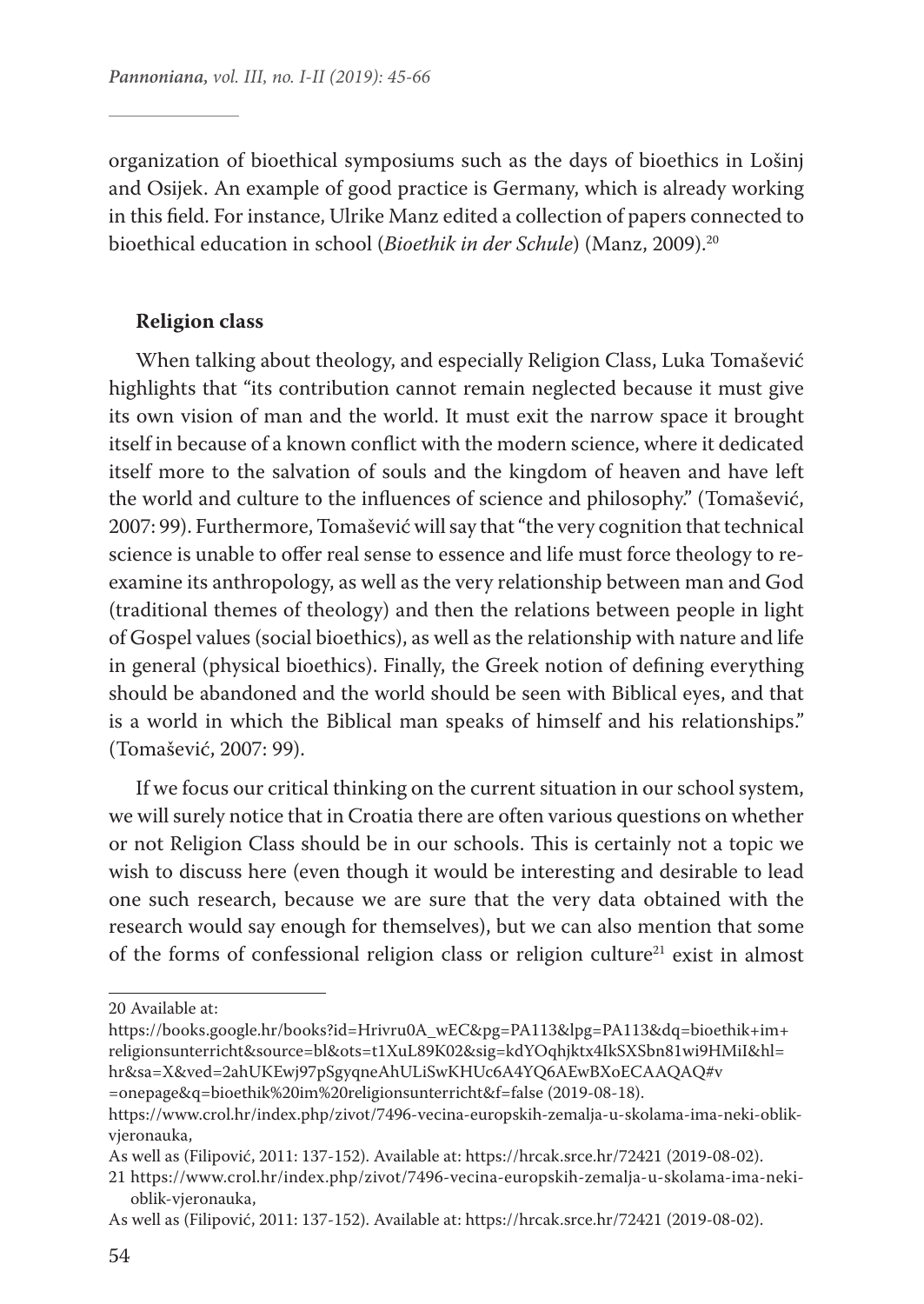all the countries of Europe, apart from France (with the exception of the Alsace and Loren), Slovenia, and Bulgaria. In this paper, we mention Religion Class in the context of bioethics or, better yet, the integrative bioethical approach. Namely, as we already mentioned earlier, and which is apparent from the historical creation of bioethics as suggested by the previously stated authors Jurić, Zagorac, Rinčić, Muzur, Šegota, Matulić, Čović and others, bioethics in its attempt to protect life offers a pluriperspective focus. Pluriperspectivity, simply put, means to enable various perspectives, scientific, cultural, religious and others, to speak about the need to protect life on all levels. In that context, within Religion Class as a subject, according to its concept, the topics which can directly or indirectly be connected to bioethics are offered for consideration. In the third grade, through the fifth unit of classes, we have a spectrum of bioethical topics, beginning from the relationship towards life (the sanctity life), moving on to basic principles of the bioethical science, abortion, organ transplants, genetics and genetic engineering, euthanasia, until the problem of death and palliative care (Čaplar, Kustura and Živković, 2010: 109-136). The fact that Catholic Religion Class is more focused on the topics of medicinal ethics is noticeable. In the fourth grade, there is the added problem of the challenges of the scientific-technological advancement with topics on knowledge, wisdom and knowledge, globalization and informatization, talk about the culture of life, influence of technology on the future, genetic engineering and manipulation, consumer culture, ecological responsibility, sustainable growth and, finally, responsibility for society (Filipović, 2009: 117-152). We can see that in the fourth grade of Religion Class in high school, there is more talk on the general social problems, the problems that the technic-technological civilization carries with itself and then on the problems related to the informatization and globalization and up to the problems of ecological nature. It is obvious that many bioethical topics which are in the syllabus for ethics in high school overlay with the topics in the syllabus of Catholic Religion Class. Obviously, their starting points are not the same because in the basis of bioethics within the framework of Catholic Religion Class there is Christian anthropology and in Ethics the starting point is philosophical anthropology. It would be good to observe the syllabi for other confessions in Croatian schools. They surely, each in their own way, touch on the bioethical questions and problems. In their own way, these various bioethical approaches point to the possibility of a pluriperspective overview of certain bioethical, ethical or moral problems, whether it be in Ethics class or one of the confession classes. As a good example, we highlight Germany where, within the frame of Religion Class, a wide selection of references is offered for certain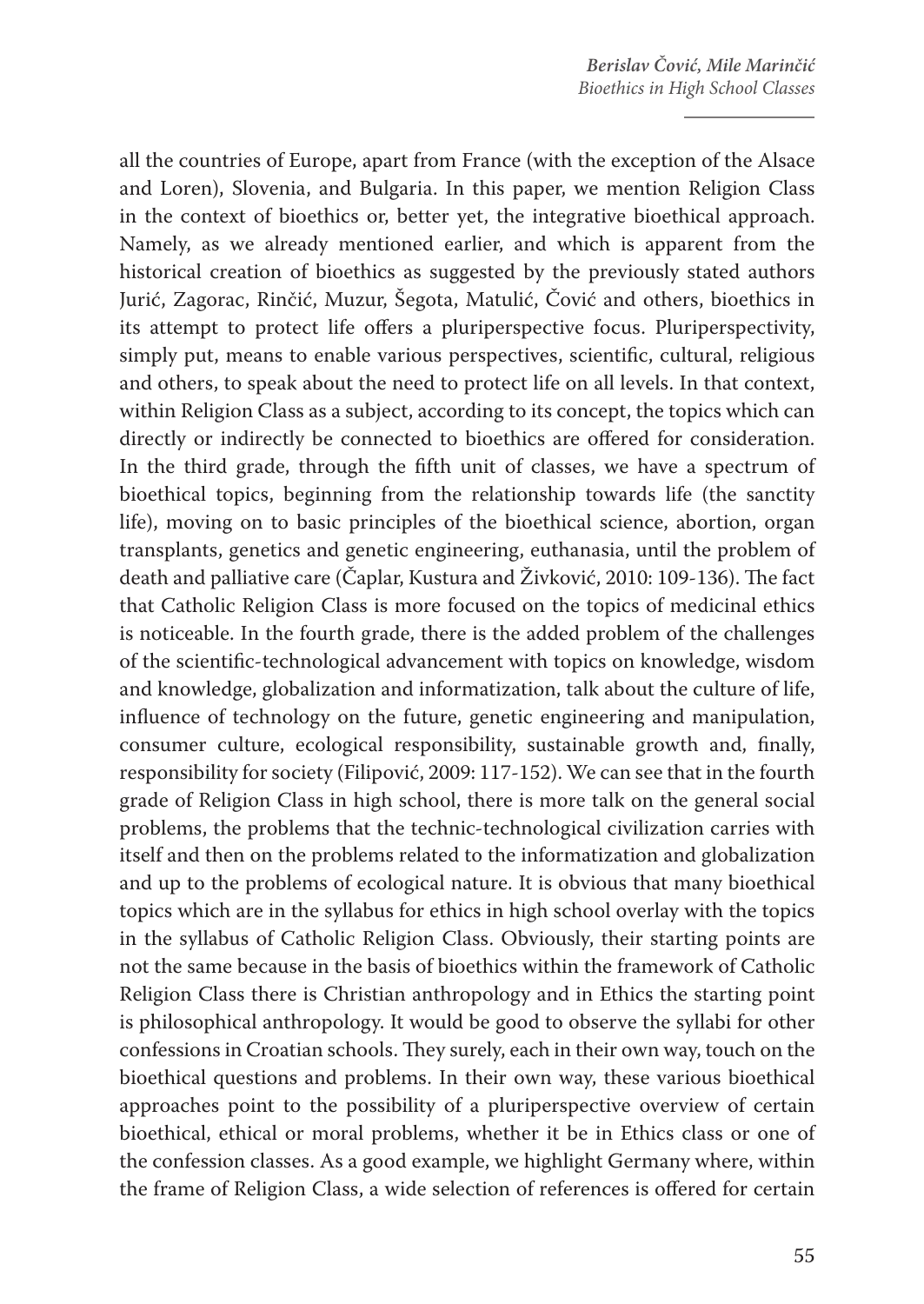ethical-bioethical problems,<sup>22</sup> which is a more than relevant piece of data on how to take systematic care that current problems are kept up with.<sup>23</sup>

# **Civil education**

John Paul II, in his 11<sup>th</sup> encyclical "Evangelium vitae" clearly talked in favour of life and called the culture of our time "a culture of death" and called all people of good will to create and fight for a culture of life (Ivan Pavao II, 1995). He highlighted that with a loss of feeling for man, the sense for all good, especially the common, is lost. For that reason, the Pope argued that the basic education and movement for conscience are necessary. Given that health, education and water became objects of trade these days, anything could be bought and sold. Each aspect of human life is subjected to the technical-market logic. L. Tomašević will say that such a "market society" is a typical society of globalization<sup>24</sup> and a product of the Western world of today. Even though it was developed in the democracy, it is in its very essence non-democratic and totalitarian because it does not allow the development of any other social form. This becomes even more apparent if you take into consideration the fact that such a society especially values "the winner and the stronger." Furthermore, Tomašević highlights that the "ethical problem of such a society is in the fact that every expression of humanity and humane values is measured by *economic worth*" and everything becomes worthless i.e. "the usefulness of products is seen only through the worth of their use, not in their worth as such, and the same goes for man because he is also on the market" (Tomašević, 2007: 111).

When talking about globalization, H. Küng considers that today, more than ever before, we need consideration on global ethical standards i.e. "in order for globalization of the markets, technologies and communications to become sustainable, the profit of economy connected to it would have to be realized in

<sup>22</sup> This rich offer of references is related to various questions, from bio-technological ones, those about cloning, reproduction, up to the questions related to animal protection. More in: https:// www.sankt-german-speyer.de/images/publikationen/thematische-literaturlisten/pdf-undflipbook/Bioethik-2018-1.pdf (2019-08-22).

<sup>23</sup> Available at: https://www.vandenhoeck-ruprecht-verlage.com/themen-entdecken/paedagogiksoziale-arbeit/schulpaedagogik/15996/bioethische-urteilsbildung-im-religionsunterricht (2019-07-16)

<sup>24</sup> When talking about globalization, a large number of authors has lately thought about this important, but also controversial question, lately. Here we state only some of them: Scholte, (2005), Milardović, (1999), Steger, (2005), Beck (2003), Stiglitz, (2004), and others.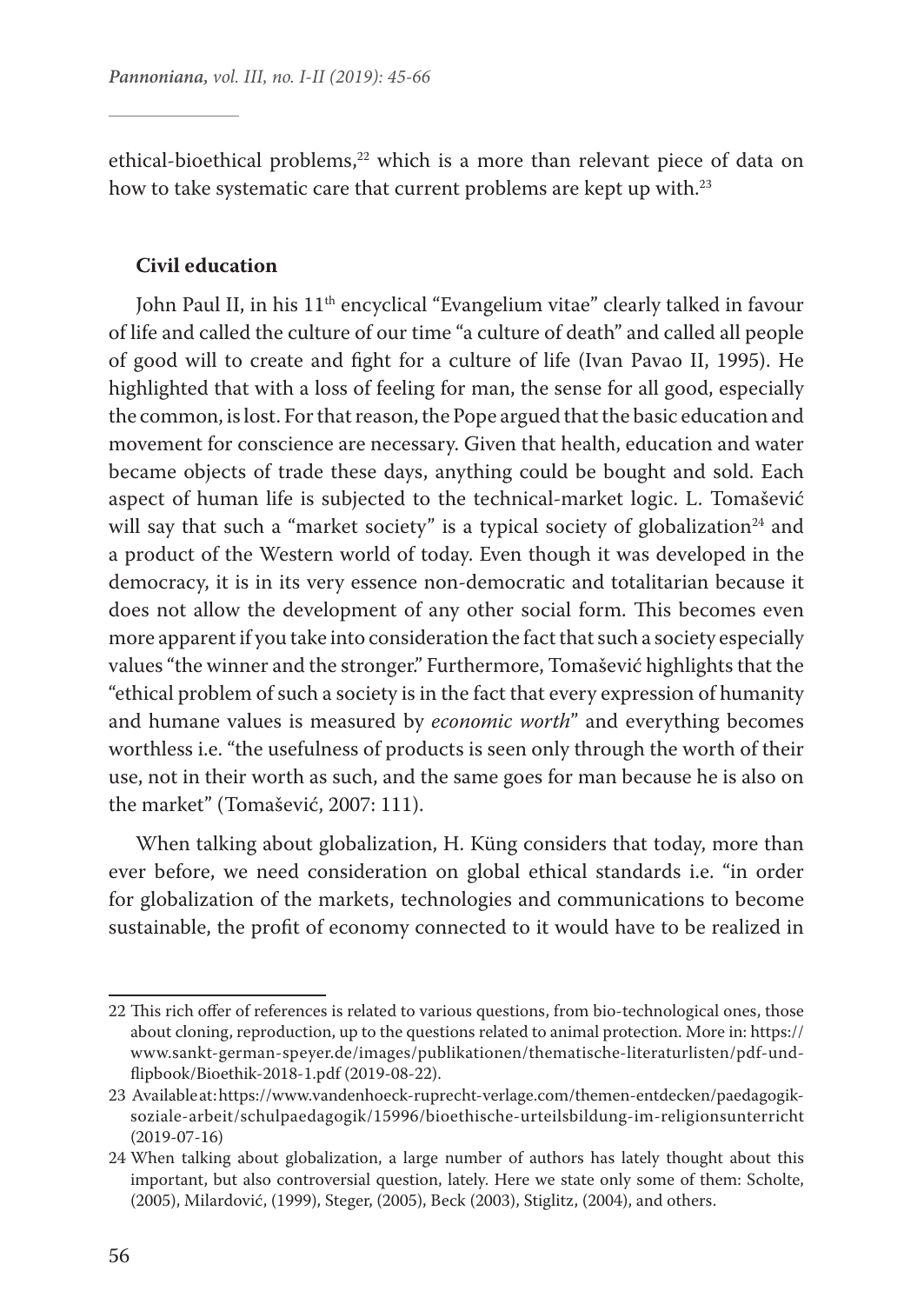a way that is acceptable for society and environment protection" (Küng, 2007: 194).25

Humanity is having the moral necessity of a new solidarity forced unto it in order for it to be able to re-evaluate its way of life. The man of today is overly fond of enjoyment and consuming and remains indifferent to the harm arising from it. It is precisely the difficulty of the ecological state which shows how deep man's moral crisis is. If a person and human life are not appreciated, then other people cannot be, either. Contemporary virtues of life would have to become the following: modesty, moderation, self-discipline and a spirit of sacrifice, if humanity truly does not want us to feel the horrible consequences of the neglect of individuals. This means that it is necessary to educate people for ecological responsibility, responsibility towards themselves, towards others and the environment. This education cannot be dependent only on feelings, good will and it cannot be an ideological or political choice. "True education for responsibility includes true transformation of the ways of thinking and behaving. In that regard, churches and other religious institutions, the governing and nongoverning organisms, all the participants of society in general, should perform their role. The first educator is again the family in which the child learns to respect their fellow humans and to love nature." (Ivan Pavao II, 1989: 13, according to: Biškup: 2000: 49-60).

Civil education, as such, does not exist as a subject in high schools. Civil education was discussed in the Republic of Croatia as early as 1999, the first signs of enforcing it happened in 2006 in primary schools and a more systematic enforcement on all levels of education, from preschool, through primary and high school, happened in 2010.<sup>26</sup> According to the plan by the Ministry of Science and Education from 2017, civil education is comprised of inter-subject themes which are primarily based foremost on the thematizing of human rights, democracy, and civil society.<sup>27</sup> Civil education is done through teaching in class (by the class teacher of that class) or in a way that every teacher separates at least two classes within the framework of their subject (regardless of what subject it is) that can

<sup>25</sup> A worthy contribution to this problem is also brought by Ivan Cifrić in his paper (Cifrić, 2015 and 1989).

<sup>26</sup> https://www.azoo.hr/images/goo/Preporuke\_GOO.ppt (2018-09-12), as well as the suggestion of the national curriculum of an inter-subject theme: *Civil education* from 2016. Available at: http://www.kurikulum.hr/wp-content/uploads/2016/03/Gra%C4%91anski-odgoj.pdf (2018- 08-20).

<sup>27</sup> https://mzo.hr/sites/default/files/dokumenti/2017/OBRAZOVANJE/NACION-KURIK/ MEDUPREDMETNE-TEME/medupredmetna\_tema\_gradanski\_odgoj\_i\_obrazovanje.pdf (2018-09-17)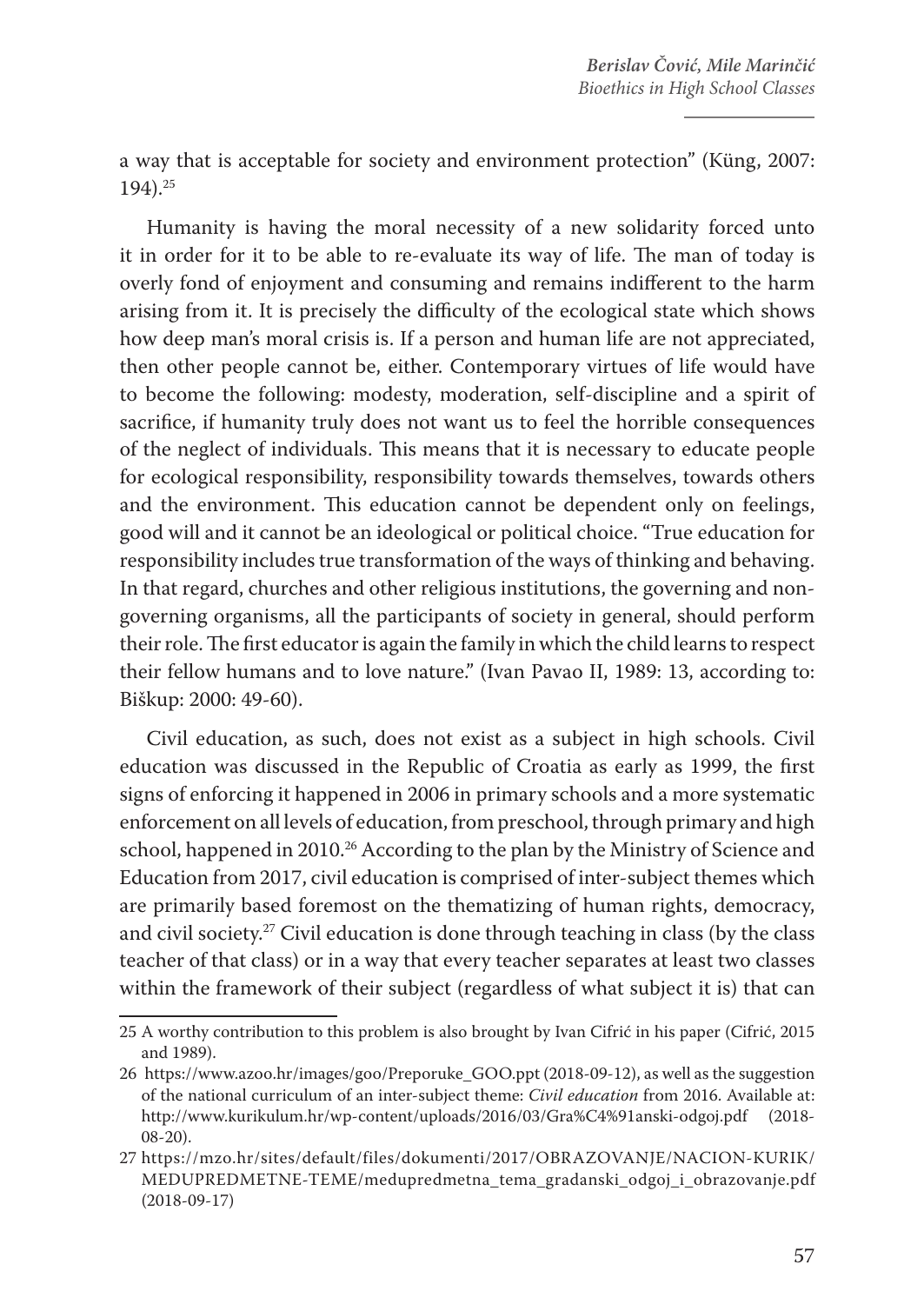tie that subject to the practical needs of the students and help them to be more adaptable in everyday life. Infrequently, the topics that the teachers themselves choose, especially those who teach the social-humanities group of subjects, are tied into the field and problematic of bioethics. It is important to mention that civil education rests on the premise of interactive and interdisciplinary approach which in its very inception brings it in connection with the bioethical paradigm itself, which has advocated active interdisciplinarity from its very beginnings.

#### **Instead of a conclusion**

It is important to note that there is a certain bioethical education<sup>28</sup> within the frame of Ethics and Religion Class and some bioethical topics are broached in the frame of civil education classes. The aforementioned subjects could, through their bioethical education, be a good preparation of all students for the continuation of bioethical education at colleges and faculties. By focusing their views in this area, it is of extreme importance to maintain the stated education in the frame of what are general educational subjects and not to succumb to the pressures of taking lesson times from one subject and giving it to another. Here we can highlight informatics or robotics<sup>29</sup> (with all the elements that they, as contemporary technologies, bring) which are often addressed lately as "important" and which

<sup>28</sup> Along with the question of bioethical education, we point to the worthy research which, within the frame of her doctoral dissertation was conducted by Nada Gosić (1999), a first in the field of bioethics in Croatia, titled: *Bioetička edukacija: sadržaji, metode i modeli (eng. Bioethical education: contents, methods and models.)*

<sup>29</sup> It is especially important to highlight that the European Parliament has already posted on the question of robotics, clearly stating that, without ethics, it can do more harm than good. In that context, it is good to take into consideration the adopted texts of the European Parliament on the Rules of Civil Education in Robotics. In this document, it is clearly stated that a study titled "Ethical aspects of cybernetic-physical systems" is taken into consideration. It is also stated that humankind is on the verge of a time in which there is more and more sophisticated robots, bots, android and other forms of artificial intelligence, ready for a new industrial revolution, which will likely affect all layers of society. It is of vital importance that a legislator considers the legal and ethical implications and effects of that, without suppressing innovations. In the general principles of the document, there is a warning about the need to start working on the question of civil-rights responsibility, and then there is a discussion on the term of responsibility, as well as ethical principles. There is a special attention placed on "robots for care", "medical robots", and robots for organ "repair" and the "improvement" of the human body. To the benefit of the resolution, special attention is given also to the recommendations of the content of the sought subject through the Charter on Robotics, A Code of Ethics for Robotics Engineers, Code of the Committee for Investigative Ethics, along with the Permissions for designers and users. We are of the opinion that these documents may truly aid to the most ethical and transparent application of robotics in biomedicine that is possible. See European Parliament, Adopted Texts, Rules of Civil Rights on Robotics, European Parliament Resolution on February 16<sup>th</sup>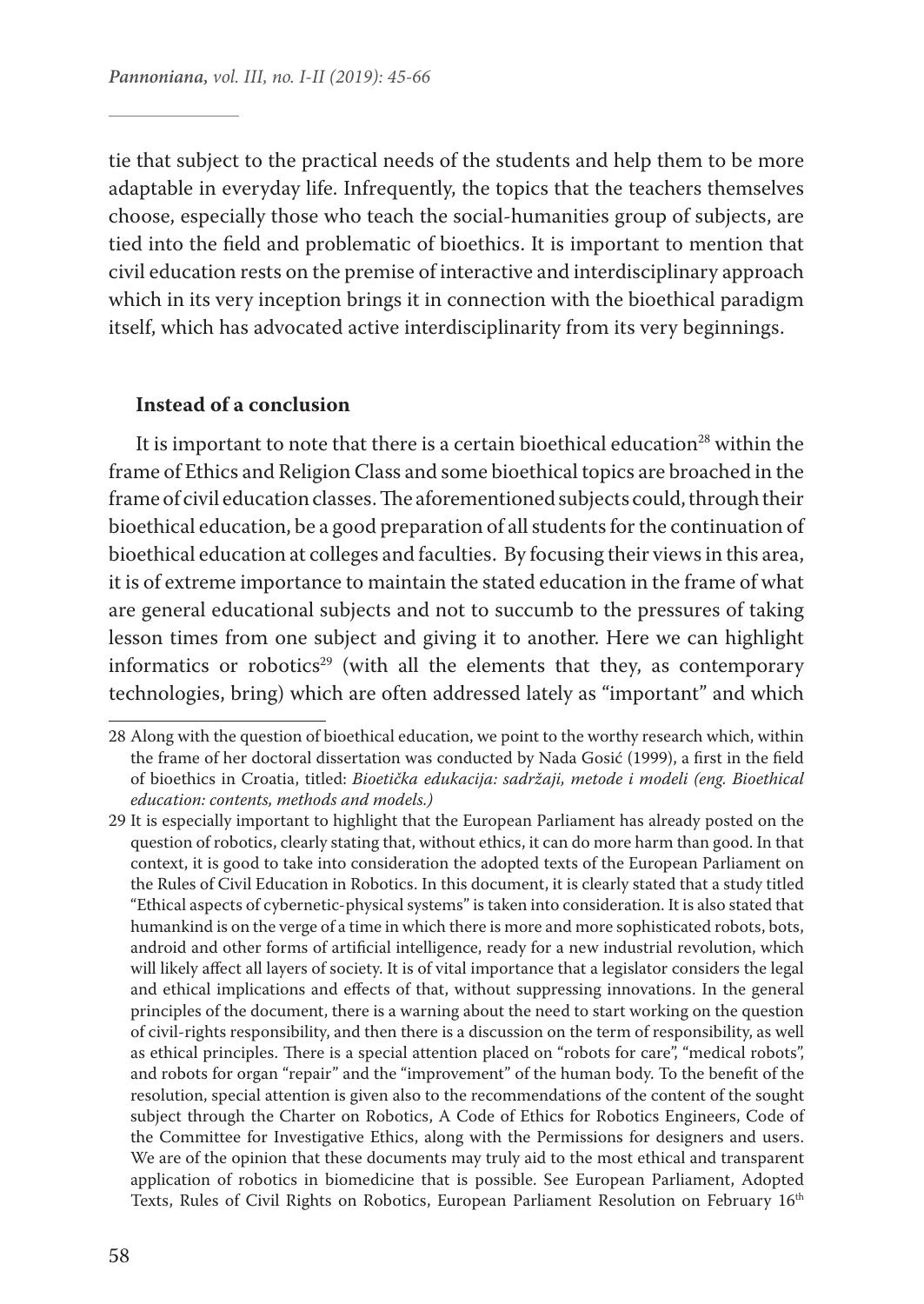would make the aforementioned subjects irrelevant. Just the same, in a given moment there is a need for resisting the superficial assessment of a subject, where the informatics (technic and technology) is considered to be leading us into the future, Religion Class into the Middle Ages, or Philosophy and Ethics into Antiquity. The problem is not when such superficial assessments on the importance of one part of education are given by citizens with no notion of the educational system or those who are not academically educated. The problem is when we hear such superficial analyses from those who are regulating the system and are academically educated. At the place where a superficial estimation of the importance or unimportance of a subject or some type of education takes effect, we can, in a Jonas spirit, ask everyone a question: will we leave to the future generations on Earth at least the life conditions we have (Jonas, 1990: 8). We can say this in a different way – will morals and ethics disappear under the attacks of science, technology and technic, which are forcefully trying to exclude both morals and ethics from their horizons.<sup>30</sup> We ask the question to all of us of what type of man will we have in the future, if we systematically deprive him of the educational (ethical-moral) point, if we systematically dehumanize him, and feed him elements on the importance of success, profit, science, technic and technology (if we systematically materialize him). Maybe it is best if we use the words of Jonas in the end as a new ethical commandment, which states: "Act in a way that the effects of your action are not destructive to the future possibility of such life." (Jonas, 1990: 28)

## **References**

- 1. Accomando, S. (a cura di) (1995) *Crisi della tredizione e pensiero credente*. Napoli: Alfredo Guida Editore.
- 2. Beck, U. (2003) *Što je globalizacija? Zablude globalizma odgovori na globalizaciju*. Zagreb, Vizura.
- 3. Biškup, M. (2000) Ekološki problemi u spisima Ivana Pavla II. *Socijalna ekologija*, 9 (1-2), p. 49-60.

<sup>2017</sup> with the recommendations to the Commission on the rules of civil rights on robotics (2015/2103(INL)). Available at: http://www.europarl.europa.eu/sides/getDoc.do?pubRef=-// EP//NONSGML+TA+P8-TA-2017-0051+0+DOC+PDF+V0//HR (2018-05-14)

<sup>30</sup> A worthy overview of European philosophy and morals throughout history is brought by Anton Grabner-Haider in his study titled "Europäische Philosophie der Moral" (Grabner-Haider, 2006: 349-398, 387. and more).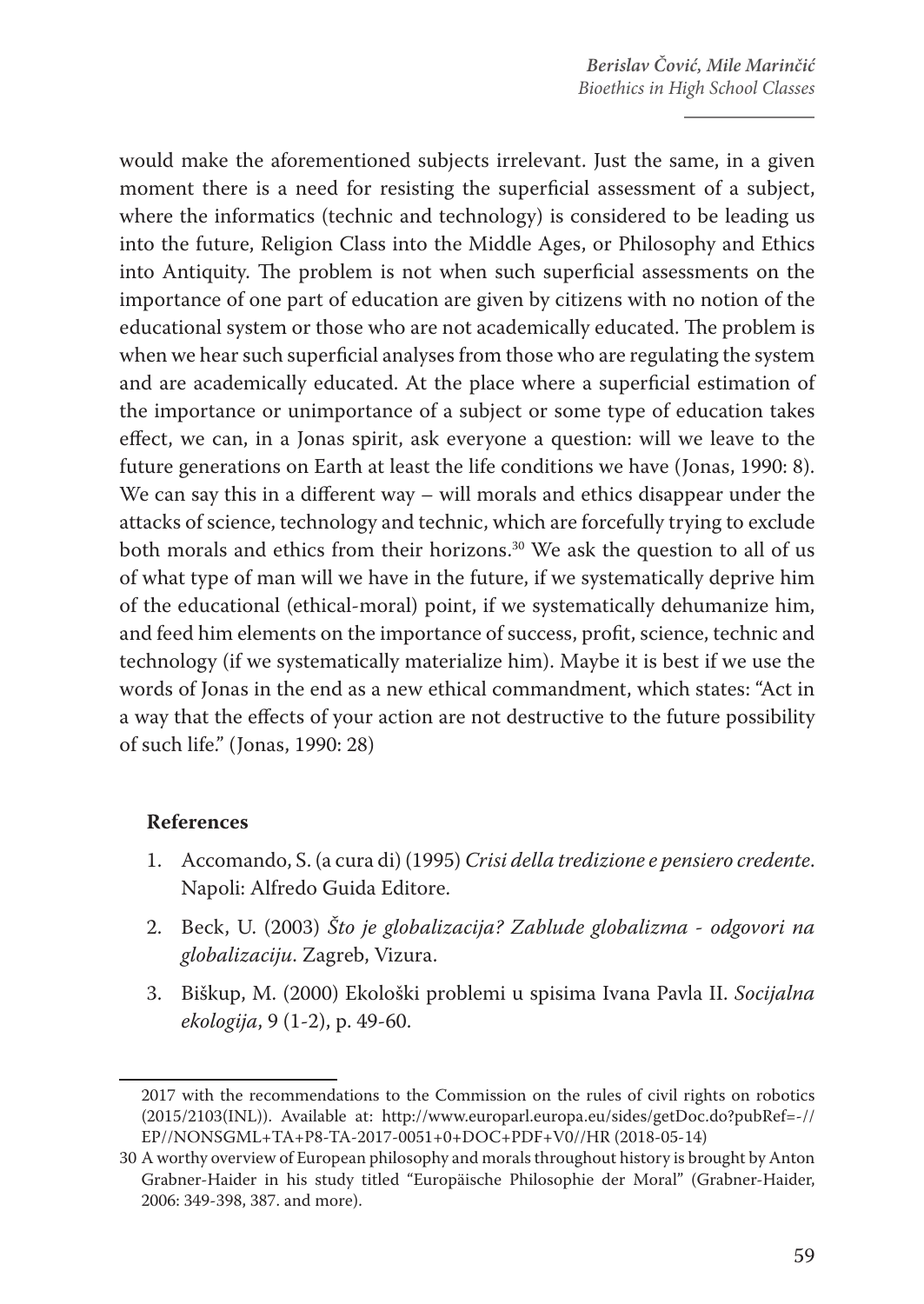- 4. Bubalo, I. (1984) *Kantova etika i odgovornost za svijet*. Zagreb: Kršćanska sadašnjost.
- 5. Cifrić, I. (2015) *Ekologija vremena i kultura zidova*. Zagreb: Hrvatsko sociološko društvo i Zavod za sociologiju, Odsjek za sociologiju Filozofskog fakulteta u Zagrebu.
- 6. Cifrić, I. (1989) *Socijalna ekologija. Prilozi zasnivanju discipline.* Zagreb: Globus.
- 7. Čaplar, D., Kustura, D., Živković, I. (2010) Životom darovani, udžbenik katoličkog vjeronauka za 3. razred srednjih škola. Zagreb: Kršćanska sadašnjost.
- 8. Čović, A., Radonić, M. (ed.) (2011) *Bioetika i dijete: Moralne dileme u pedijatriji*. Zagreb: Pergamena, Hrvatsko društvo za preventivnu i socijalnu pedijatriju.
- 9. Čović, A. (2004) *Etika i bioetika*. Zagreb: Pergamena.
- 10. Čović, A. (2010) Integrativna bioetika i pluriperspektivizam, In: Borovečki, A., Lang, S. (eds.). *Javno zdravstvo, etika i ljudska prava : priručnik za stručne poslijediplomske studije iz javnog zdravstva, medicine rada i športa te školske i sveučilišne medicine*. Zagreb: Sveučilište u Zagrebu, Medicinski fakultet, Škola narodnog zdravlja "Andrija Štampar".
- 11. Čović, A. (ed.) (2000) *Izazovi bioetike*. Zagreb: Pergamena.
- 12. Čović, A. (2000) Kraj novoga vijeka i bioetička epoha. In: *9. Dani Frane Petrića*. Zagreb: Hrvatsko filozofsko društva.
- 13. Čović, A., Gosić, N., Tomašević, L. (eds.) (2009) *Od nove medicinske etike do integrativne bioetike: posvećeno Ivanu Šegoti povodom 70. rođendana*. Zagreb: Pergamena.
- 14. Čović, A. (2006) Pluralizam i pluriperspektivizam. *Filozofska istraživanja*, 26 (1), p. 7-12.
- 15. Čović, A. (2016) Pojmovna razgraničenja: moral, etika, medicinska etika, bioetika, integrativna bioetika. In: Turković, K., Roksandić Vidlička, S., Maršavelski, A. (eds.) *Hrestomatija hrvatskoga medicinskog prava*. Zagreb: Pravni fakultet sveučilišta u Zagrebu.
- 16. Ćurko, B. (2008) Odgoj i nastava u aktivnostima Hrvatskog filozofskog društva, *Filozofska istraživanja 111*, 28 (3), p. 665–695.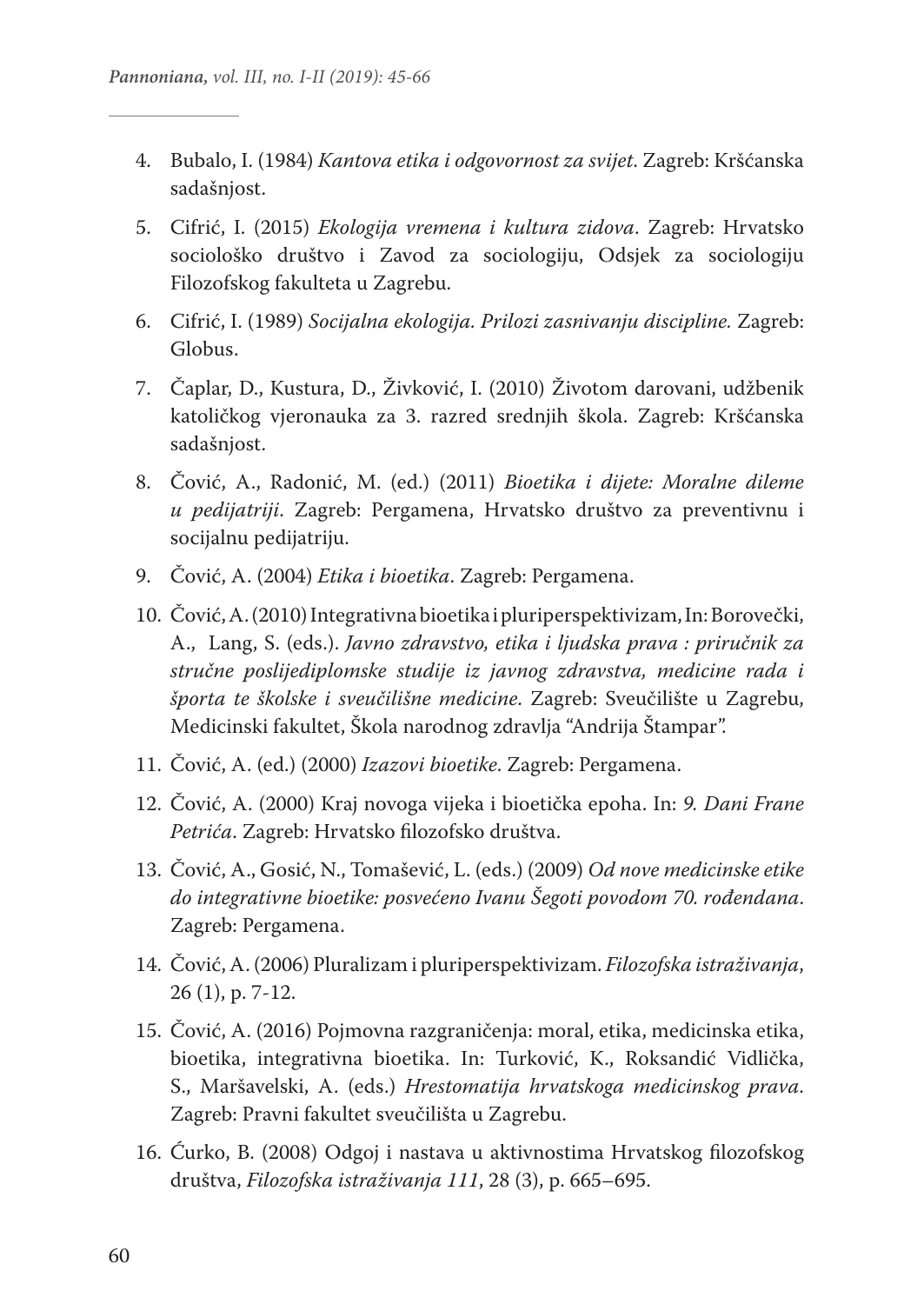- 17. Filipović, A. T. et al. (2009) *Svjetlom vjere, udžbenik katoličkog vjeronauka za 4. razred srednjih škola*. Zagreb: Kršćanska sadašnjost.
- 18. Filipović, A. T. (2011) Der Religionsunterricht in öff entlichen Schulen in Europa. Modelle und Entwicklungen als Indikatoren für die gesellschaftliche Bedeutung des Glaubens und die Anfrage an Theologie und Kirche. *Nova prisutnost*, IX (1), p. 137-152.
- 19. Gosić, N. (2005) *Bioetička edukacija*. Zagreb: Pergamena.
- 20. Grabner-Haider, A. (ed.) (2006) *Ethos der Weltkulturen. Religion und Ethik*. Göttingen: Vandenhoeck & Ruprecht.
- 21. Gracia, D. (1993) *Fondamenti di bioetika. Svilupo storico e metodo*. Milano: San Paolo.
- 22. Ingarden, R. (2012) *Mala knjiga o čovjeku*. Zagreb: Naklada Breza.
- 23. Ivan Pavao II. (1995) *Enciklika Euangelium vitae Evanđelje života.*  Zagreb: Kršćanska sadašnjost.
- 24. Ivan Pavao II. (1989) Mir s Bogom Stvoriteljem mir sa cjelokupnim stvorenjem. AKSA, 51. od 22.XII., p. 13-15.
- 25. Jeličić, A. (2016) *Recepcija i preobrazba bioetike u Hrvatskoj.* Doktorski rad. Zagreb: Filozofski fakultet, Sveučilište u Zagrebu.
- 26. Jonas, H. (1990) *Princip odgovornost. Pokušaj jedne etike za tehnološku civilizaciju*. Sarajevo: "Veselin Masleša".
- 27. Jonsen, R. A. (1998) *The Birth of Bioethics*. New York: Oxford: Oxford University Press.
- 28. Jurić, H. (2005) Bioetika na djelu. *Arhe*, II (4), p. 303-307.
- 29. Jurić, H. (2007) *Etika odgovornosti Hansa Jonasa.* PhD disertation. Zagreb: Filozofski fakultet, Sveučilište u Zagrebu.
- 30. Jurić, H. (2010) *Etika odgovornosti Hansa Jonasa.* Zagreb: Pergamena.
- 31. Jurić, H. (2007) Što je bioetika?. *Vijenac: novine Matice hrvatske za književnost, umjetnost i znanost*, XV (340), p. 16-16. URL: http://www. matica.hr/vijenac/340/sto-je-bioetika-6356/ (2019-08-02)
- 32. Jurić, H. (2008) V. R. Potter i bioetika u jugoistočnoj Europi. In: *Bioetika Simpozij Slovenskega filozofskega društva*. Ljubljana: Slovensko filozofsko društvo.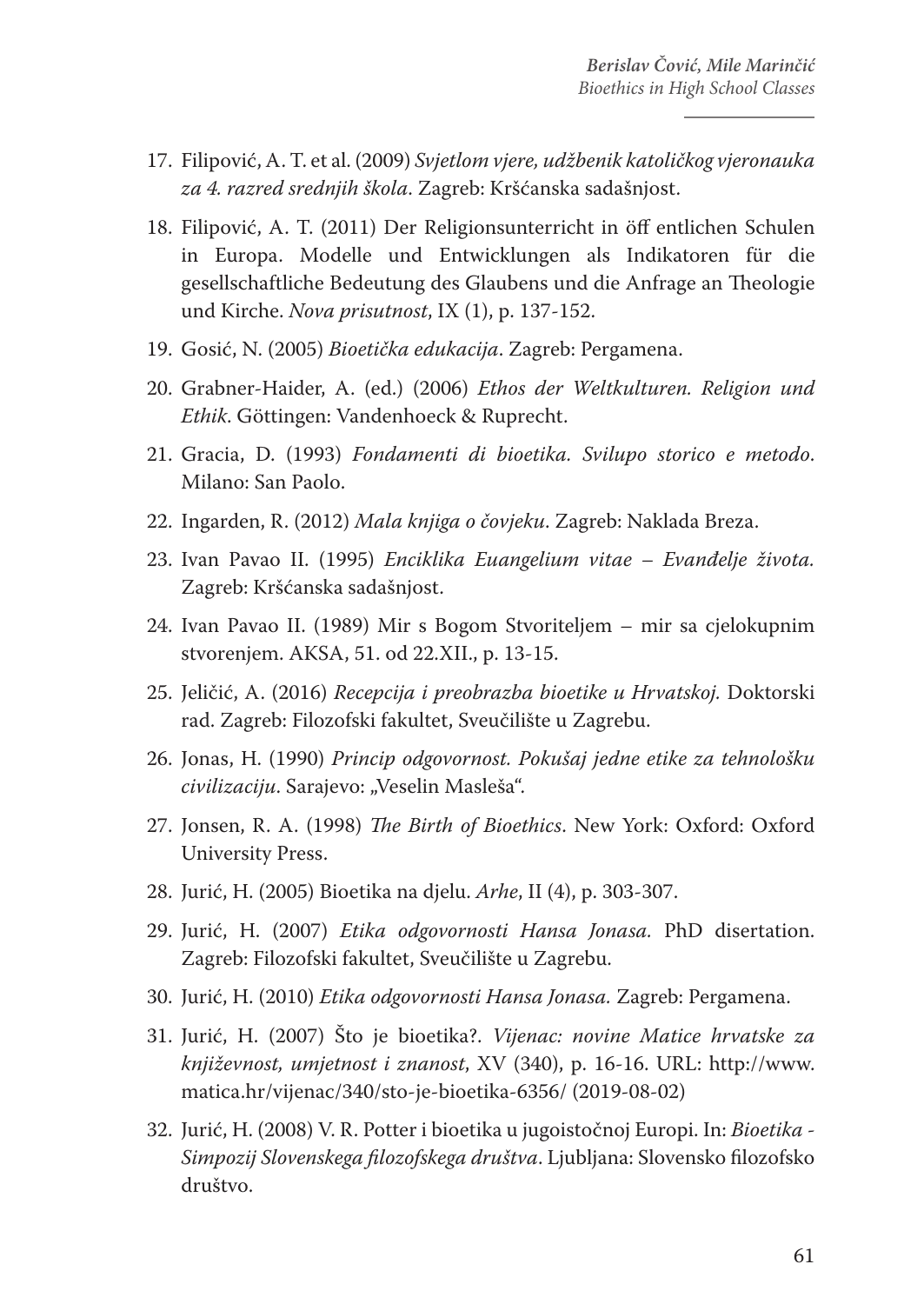- 33. Krznar, T. (2016) *U blizini straha. Iznova o problematici zaštite okoliša u bioetičkom kontekstu.* Karlovac: Veleučilište u Karlovcu.
- 34. Küng, H. (2007) *Svjetski ethos za svjetsko gospodarstvo*. Zagreb, Intercon.
- 35. Manz, U. (2009) *Bioethik in der Schule: Grundlagen und*:Gestaltungsformen, Münster: Waxmann Verlag. URL:
- 36. https://books.google.hr/books?id=Hrivru0A\_wEC&pg=PA113&lpg= PA113&dq=bioethik+im+religionsunterricht&source=bl&ots=t1XuL89 K02&sig=kdYOqhjktx4IkSXSbn81wi9HMiI&hl=hr&sa=X&ved=2ahUK Ewj97pSgyqneAhULiSwKHUc6A4YQ6AEwBXoECAAQAQ#v= onepage&q=bioethik%20im%20religionsunterricht&f=false (2019-08-18).
- 37. Marinčić, M., Čović, B. (2012) Mogući doprinosi integrativne bioetike u premošćivanju jaza u odnosu vjera – znanost. *Obnovljeni život*, 67 (1), p. 107-121.
- 38. Matulić, T. (2001) *Bioetika*. Zagreb: Glas koncila.
- 39. Milardović, A. (ed.) (1999) *Globalizacija*. Osijek: Zagreb: Split: Pan liber.
- 40. Muzur, A., Rinčić, I. (2015) *Van Rensselaer Potter i njegovo mjesto u povijesti bioetike*. Zagreb: Pergamena.
- 41. Narodne novine (2003) *Obiteljski zakon Republike Hrvatske* (*Family Law Act of the Republic of Croatia*). Zagreb: Narodne novine d. d., 116.
- 42. Pavić, Ž. (2014) »Pluriperspektivizam« slučaj jedne natuknice u Filozofskome leksikonu. *Filozofska istraživanja*, 34 (4), p. 577-600.
- 43. Potter, V. R. (2007) *Bioetika most prema budućnosti*. Rijeka: Medicinski fakultet u Rijeci, Hrvatsko društvo za kliničku bioetiku, Hrvatsko bioetičko društvo, Međunarodno udruženje za kliničku bioetiku (ISCB).
- 44. Reškovac, T. (2009) *Bioetika: udžbenik etike za treći razred srednjih škola*. Zagreb: Profil.
- 45. Rinčić, I. (2011) *Europska bioetika: ideje i institucije*. Zagreb: Pergamena.
- 46. Rinčić, I., Muzur, A. (2012) *Fritz Jahr* i rađanje europske bioetike. Zagreb: Pergamena.
- 47. Russo, G*.* (1999) *Bioetica sociale*. Torino: Elledici.
- 48. Scholte, J. A. (2005) *Globalization: a critical introduction*. New York: Palgrave Macmillan.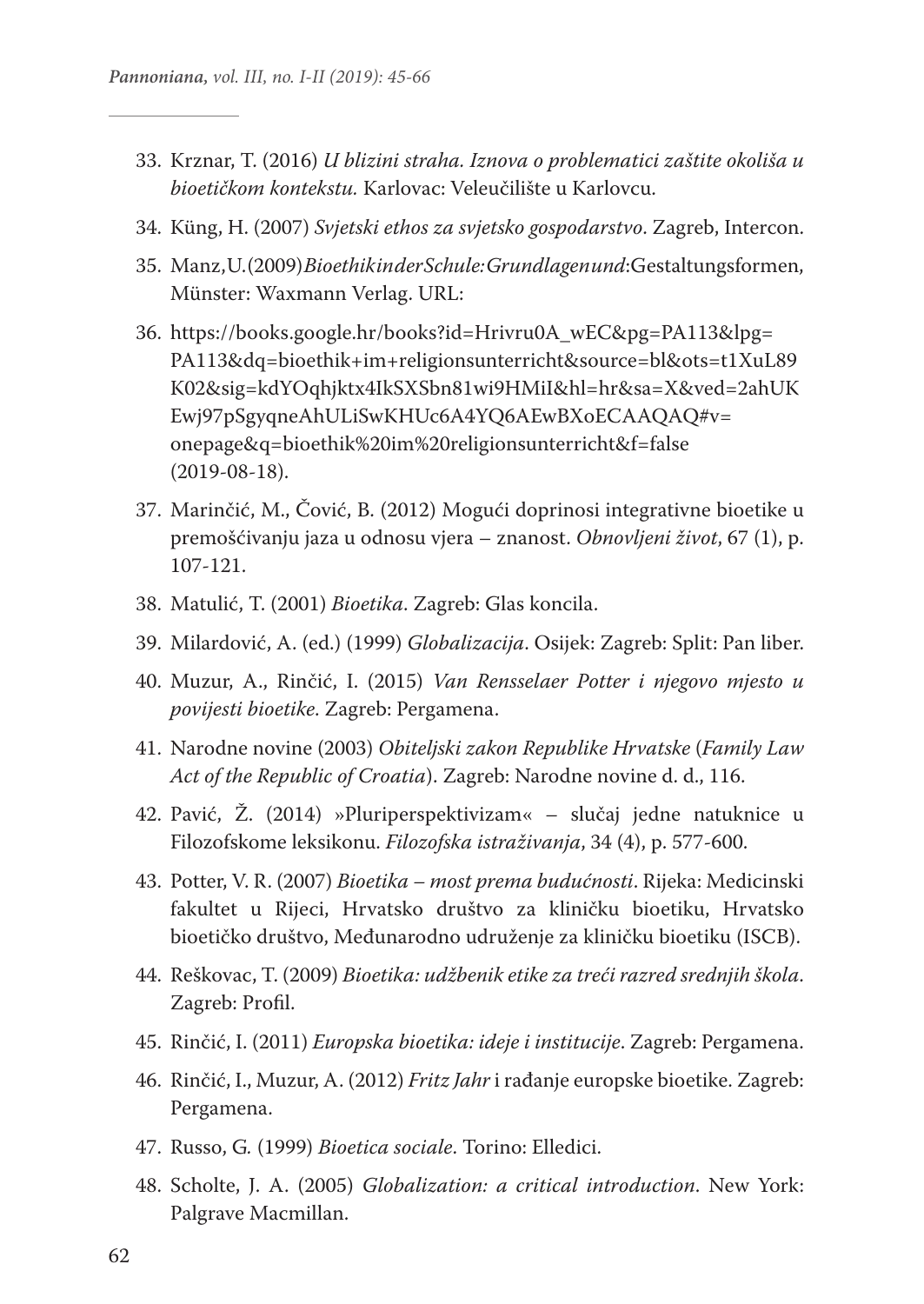- 49. Shingleton, B., Stilz, E. (eds.) (2015) *The Global Ethic and Law: Intersections and Interactions*. Baden-Baden: Nomos; London: Bloomsbury.
- 50. Steger, M. B. (2005) *Globalizacija*. Sarajevo: Šahinpašić
- 51. Stiglitz, J. E. (2004) *Globalizacija i dvojbe koje izaziva*. Zagreb: Algoritam.
- 52. Šegota, I. (1999) Nova definicija bioetike. *Bioetički svesci*. Rijeka: Medicinski fakultet Katedra društvenih znanosti.
- 53. Tomašević, L. (2007) *Crkva pred izazovom globalizacije: vrednovanje i kršćansko propitivanje*. Zagreb: Hrvatsko filozofsko društvo.
- 54. Valjan, V. (ed.) (2007) *Integrativna bioetika i izazovi suvremene civilizacije*, Sarajevo: Bioetičko društvo u BiH.
- 55. Vidović, V., et al. (2002) *Aktivno učenje i ERR okvir za poučavanje, Aktivno učenje i kritičko mišljenje u visokoškolskoj nastavi*. Priručnik za nastavnike, 1. dio. Zagreb: Forum za slobodu odgoja.
- 56. Vulić, N. (2012) Bioetičko obrazovanje u srednjoj školi. *JAHR*, 3 (1), p. 23-28. URL: https://hrcak.srce.hr/87420 (2018-10-24)
- 57. Zagorac, I., Jurić, H. (2008) Bioetika u Hrvatskoj. *Filozofska istraživanja* 111, 28 (3), p. 601-611.
- 58. URL: https://www.azoo.hr/images/goo/Preporuke\_GOO.ppt (2018-09- 12)
- 59. URL: http://www.europarl.europa.eu/sides/getDoc.do?pubRef=-//EP// NONSGML+TA+P8-TA-2017-0051+0+DOC+PDF+V0//HR (2018-05- 14)
- 60. URL:https://www.jutarnji.hr/vijesti/hrvatska/ivan-vrdoljak-misliteda-moje-dijete-ako-ide-za-zidara-treba-povijest-zasto-se-profesorpovijesti-ne-bi-prekvalificirao-i-predavao-informati (2019-08-05)
- 61. URL:https://mzo.gov.hr/vijesti/veliki-odziv-skola-za-eksperimentalniprogram-kurikularne-reforme-skola-za-zivot/1320 (2019-05-05)
- 62. URL: https://mzo.hr/sites/default/files/dokumenti/2017/ OBRAZOVANJE/NACION-KURIK/MEDUPREDMETNE-TEME/ medupredmetna\_tema\_gradanski\_odgoj\_i\_obrazovanje.pdf (2018-09- 17)
- 63. URL: http://dokumenti.ncvvo.hr/Nastavni\_plan/pmg/etika.pdf (2019-08-20)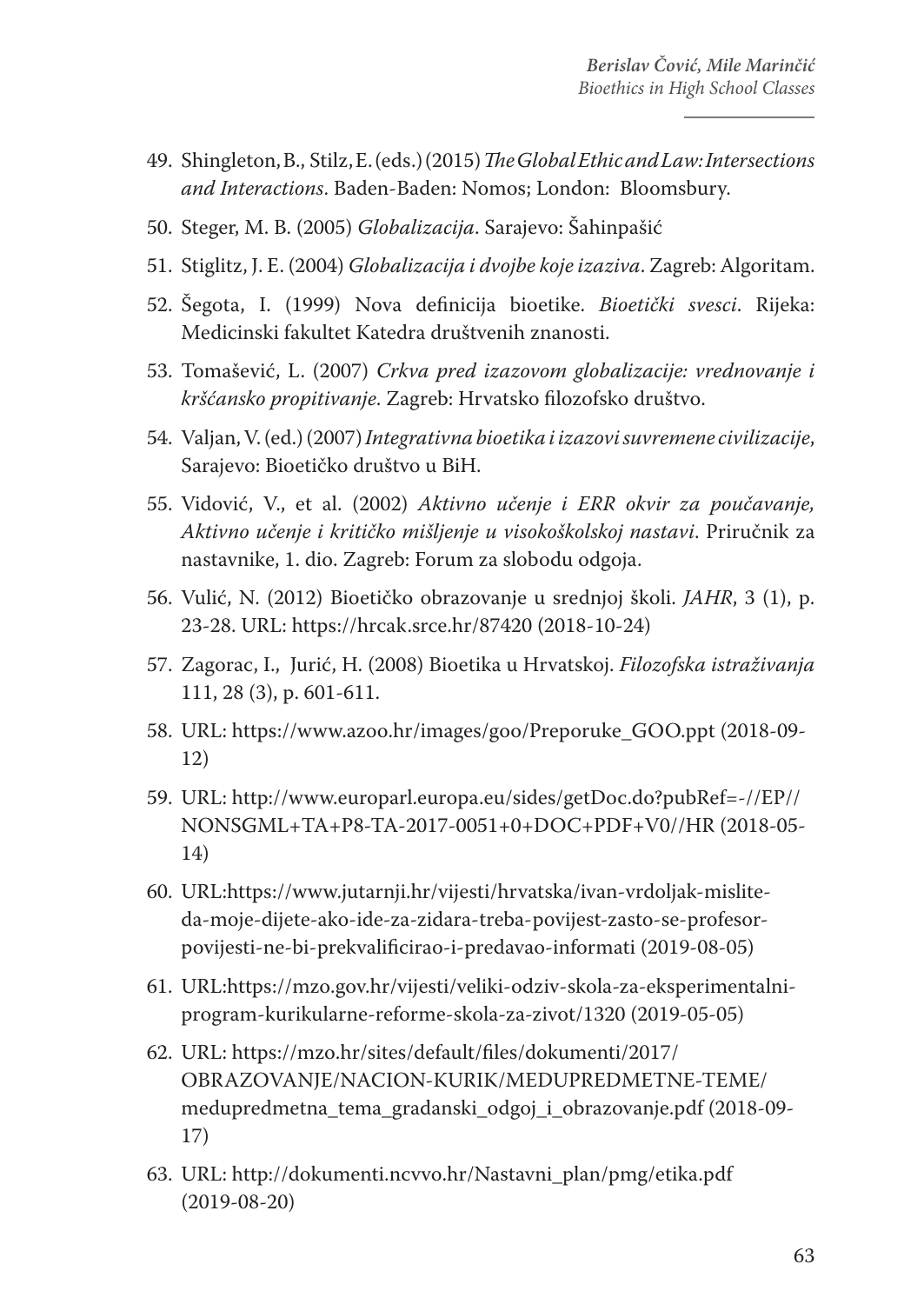- 64. URL: https://www.crol.hr/index.php/zivot/7496-vecina-europskihzemalja-u-skolama-ima-neki-oblik-vjeronauka (2019-08-02)
- 65. URL: https://www.sankt-german-speyer.de/images/publikationen/ thematische-literaturlisten/pdf-und-flipbook/Bioethik-2018-1.pdf (2019-08-22)
- 66. URL: https://www.vandenhoeck-ruprecht-verlage.com/themenentdecken/paedagogik-soziale-arbeit/schulpaedagogik/15996/ bioethische-urteilsbildung-im-religionsunterricht (2019-07-16)
- 67. URL: http://www.kurikulum.hr/wp-content/uploads/2016/03/ Gra%C4%91anski-odgoj.pdf (2018-08-20)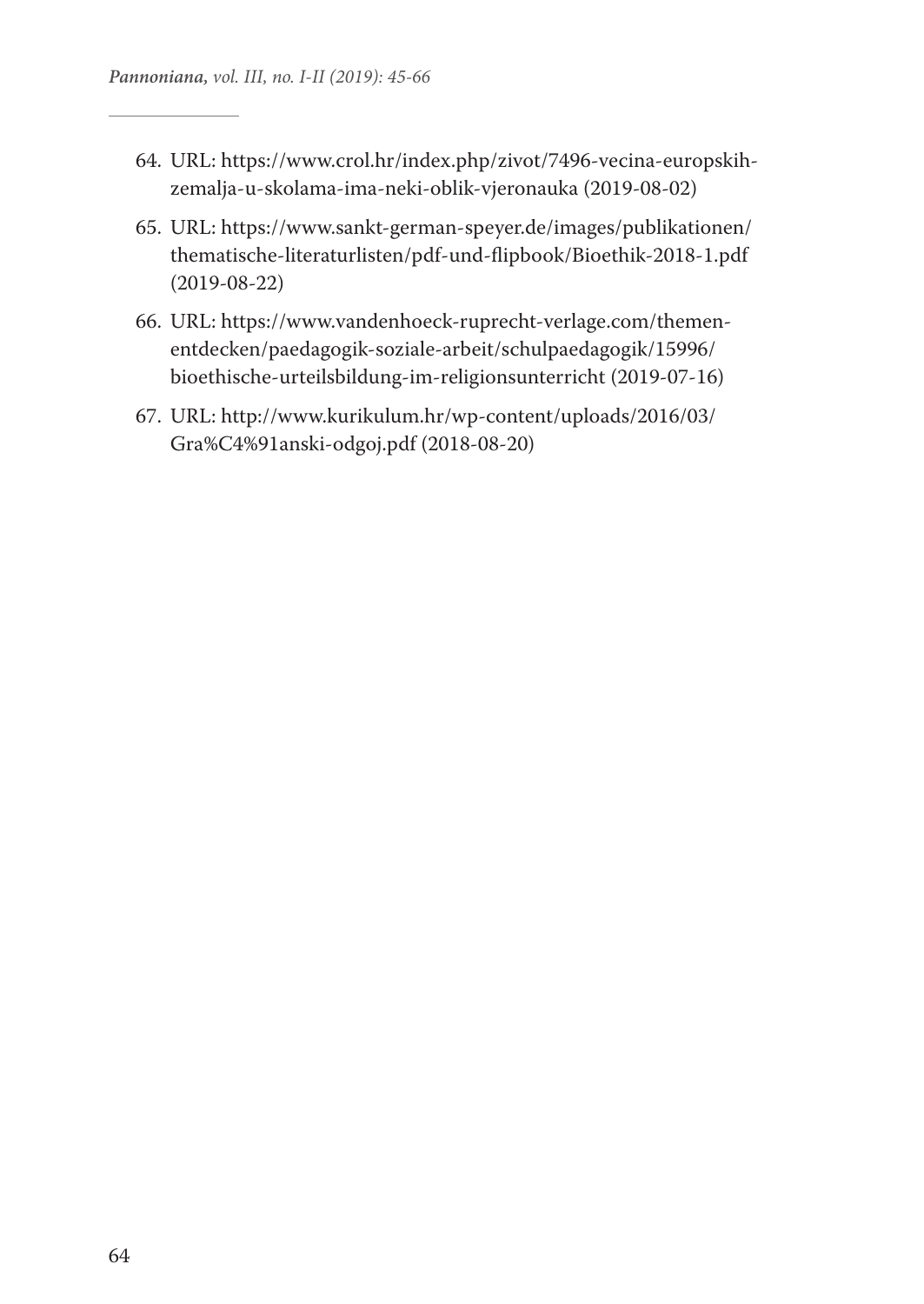**Izvorni znanstveni članak UDK: 179:37.01**

**Berislav Čović (Hrvatska)** Filozofski fakultet, Sveučilište u Zagrebu berislavc@gmail.com

**Mile Marinčić (Hrvatska)** Visoka škola Ivanić-Grad, Ivanić-Grad marincic.mile@gmail.com

# **BIOETIKA U SREDNJOŠKOLSKOJ NASTAVI31**

## **Sažetak**

Svjedoci smo pokušaja provođenja kurikularne reforme u Hrvatskoj, kao i prijedloga škole za život.32 Nakana ovoga rada nije analizirati kurikularnu reformu, ali je važno spomenuti kako je kurikularna reforma u okviru opće obrazovne grupe predmeta zadržala predmete etika i vjeronauk. Nažalost, neki predmeti poput povijesti, biologije ili kemije dugoročno bi mogli izgubiti satnicu. Razlog zašto se ovo spominje je jednostavan. Moglo bi se dogoditi, a što nikako ne bi bilo dobro, da unutar nastavničkog korpusa dođe do obezvrjeđivanja pojedinih predmeta i netrpeljivosti među kolegama. Kad pogledamo izjave pojedinih političara<sup>33</sup> o pojedinim predmetima (o njihovoj važnosti ili nevažnosti) o statusu profesora i sl. vidimo koliko je u Hrvatskoj potrebno uvijek iznova naglašavati kako cjelovitog, zaokruženog, zrelog pojedinca ne čini briljantnost u STEM području, niti izvrsnost u prirodnim znanostima i sl. nego taj isti pojedinac mora težiti izvrsnosti i zaokruženosti i u kulturnom, etičkom, moralnom i bilo kojem drugom smislu koji čini neki od kotačića u zaokruženosti osobe. Bilo koji kurikularni proces, škola za život ili nešto slično, koji bi isključivali neki od

<sup>31</sup> Ovaj rad nastao je u sklopu istraživačkog programa Znanstvenog centra izvrsnosti za integrativnu bioetiku (proglašen 10. studenoga 2014. odlukom ministra znanosti, obrazovanja i sporta Republike Hrvatske), koji se ostvaruje pri Filozofskom fakultetu Sveučilišta u Zagrebu kao ustanovi nositeljici Centra.

<sup>32</sup> https://mzo.hr/hr/veliki-odziv-skola-za-eksperimentalni-program-kurikularne-reformeskola-za-zivot (pregled: 5. 8. 2019.)

<sup>33</sup> https://www.jutarnji.hr/vijesti/hrvatska/ivan-vrdoljak-mislite-da-moje-dijete-ako-ide-zazidara-treba-povijest-zasto-se-profesor-povijesti-ne-bi-prekvalificirao-i-predavao-informati (pregled: 5. 8. 2019.)